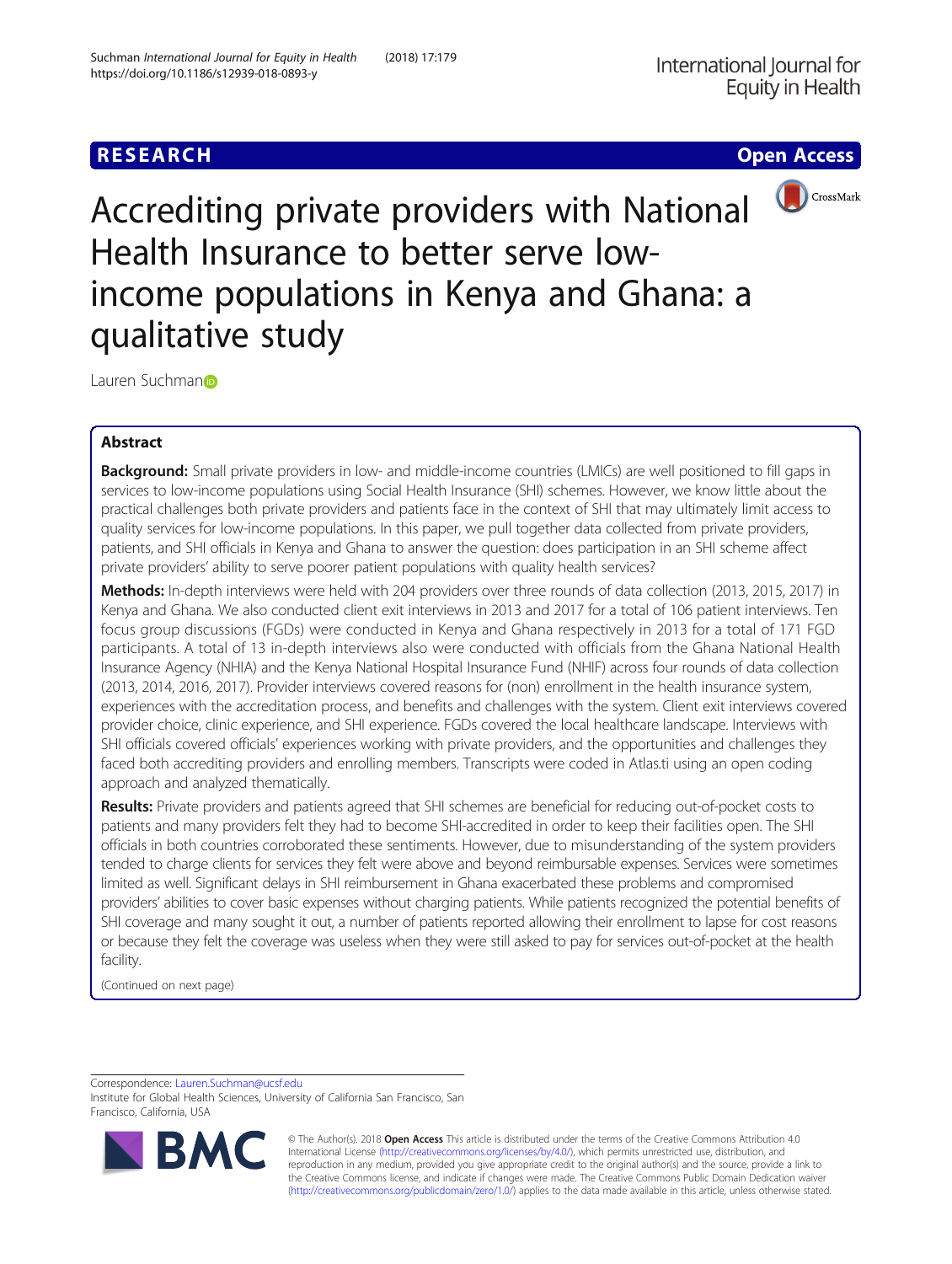### (Continued from previous page)

Conclusions: Our data point to several major barriers to SHI access and effectiveness for low-income populations in Ghana and in Kenya, in addition to opportunities to better engage private providers to serve these populations. We recommend using fee-for-service payments based on Diagnosis Related Group rather than a capitation payment system, as well as building more monitoring and accountability mechanisms into the SHI systems in order to reduce requests for informal out-of-pocket payments from patients while also ensuring quality of care. However, particularly in Ghana, these reforms should be accompanied by financial reform within the SHI system so that small private providers can be adequately funded through government financing.

Keywords: Social health insurance, Healthcare access, Private providers, Low-income, Kenya, Ghana

### Background

One of the goals of Social Health Insurance (SHI) is to achieve Universal Health Coverage (UHC) in which a country's entire population has access to a full range of key health services at an affordable cost [\[1\]](#page-16-0). At its very core, UHC requires attention to equity in health; in order to achieve this goal, countries must draw their entire population, including those most difficult to reach, into healthcare. While more developed countries with established social health insurance schemes in Europe and Asia have made significant progress toward UHC  $[2-4]$  $[2-4]$  $[2-4]$  $[2-4]$ , low- and middle-income countries (LMICs) have struggled with the equity aspect of social health insurance; these schemes tend to best reach and serve the wealthy. Since private health service providers make up a significant portion of the healthcare landscape in these countries and often fill gaps in services for low-income populations [\[5](#page-16-0)], increasing access to these providers through SHI has great potential to bring LMICs closer to achieving UHC. However, we know little about provider experiences with SHIs, and information on the experiences of private providers is particularly spare. Similarly, we have little data on patient experience using SHI to access private care.

This article draws on qualitative data collected among private providers and their patients in two LMICs: Ghana and Kenya. Ghana is an LMIC with an established SHI system where approximately 33% of providers are in the private sector  $[6]$  $[6]$  $[6]$ . However, the health sector is currently transitioning to a more diversified system in which private providers are expected to play an increasingly large role [[7\]](#page-16-0). As of 2013, 24.2% of Ghana's population is estimated to be living in poverty [\[8](#page-16-0)] and a significant percentage (about 40%) of the population was covered by SHI as of 2014 [\[6\]](#page-16-0). In Kenya, an LMIC with an SHI scheme that has only recently become accessible to the broader population, private providers account for a significant proportion of the landscape, larger than the number of faith-based providers and NGO-backed providers combined [[9\]](#page-16-0). About 36% of Kenya's population is estimated to live in poverty [\[10](#page-16-0)] and less than 20% of the population is covered by health insurance, although over 88% of those covered are enrolled in the SHI system [[11\]](#page-16-0). In this paper, we pull together data collected from private providers, patients, and SHI officials in both countries to answer the question: does participation in an SHI scheme affect private providers' ability to serve poorer patient populations with quality health services?

### Accrediting providers for quality

As defined by the International Society for Quality in Healthcare, "accreditation" is: "A public recognition by a healthcare accreditation body of the achievement of accreditation standards by a healthcare organization, demonstrated through an independent external peer assessment of that organization's level of performance in relation to the standards" [[12](#page-16-0)]. Accreditation consists of four basic components: development of an accrediting organization; development of accreditation standards and the criteria to meet these standards; implementation of a survey process; and incentives and disincentives [[12](#page-16-0)].

While developed countries such as the United States have long histories of hospital accreditation, low- and middle-income countries (LMICs) have only started accrediting healthcare providers more recently as part of efforts to achieve UHC [[13\]](#page-16-0). Accreditation tied to pre-determined standards of quality is therefore particularly attractive to countries that aim to achieve UHC through SHI while improving their overall health system, allowing government insurers to "purchase for quality" [[12\]](#page-16-0). However, while accreditation does seem to have an effect on quality, these effects are uneven across different areas of care and it is unclear if improvements made to meet accreditation standards ultimately result in improved health outcomes [\[14](#page-16-0)–[17](#page-16-0)].

Although there is little literature pertaining specifically to the accreditation of private providers, Slack and Savedoff [\[18\]](#page-16-0) suggest that governments purchasing health services from private providers in LMICs should determine ahead of time how much quality needs to be monitored depending on each private facility's level of independence; with increasing levels of autonomy, private facilities should be more closely monitored. Indeed, some research conducted in Ghana found that the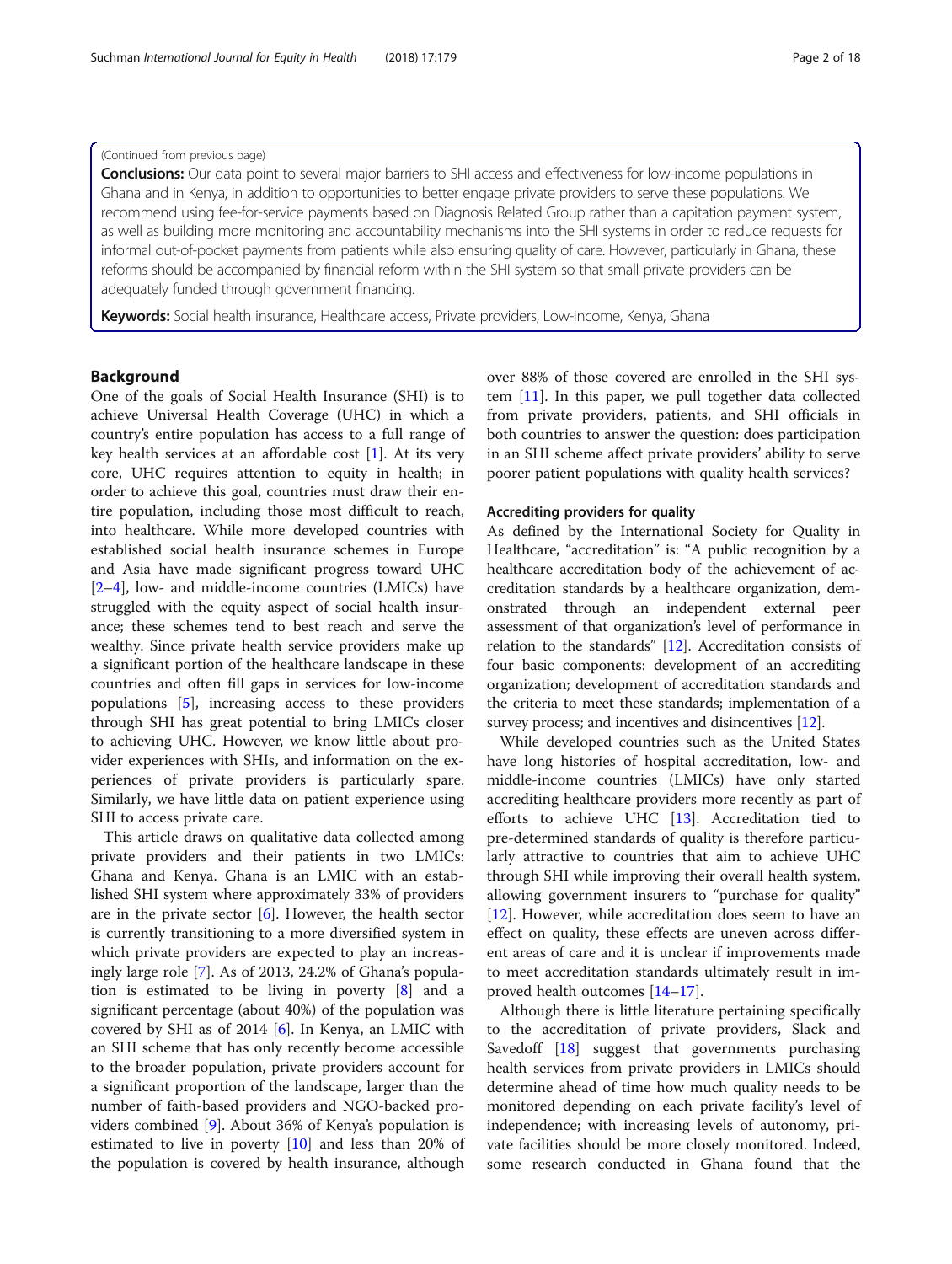majority of those who became accredited by the NHIA between 2009 and 2012 achieved scores that were barely passing, indicating a relatively low level of quality. Among all types of private providers (e.g. pharmacies, maternity homes), clinics had the highest number of failed applications for accreditation [\[19](#page-16-0)]. However, this study did not give any indication of whether or not these scores were a relevant indicator of quality as compared to public health facilities. We were not able to find any literature on accrediting private providers in Kenya.

### National Health Insurance Accreditation in Kenya and Ghana

Ghana's National Health Insurance Scheme (NHIS) went into effect in 2003, making it one of sub-Saharan Africa's oldest social health insurance schemes. The NHIS is meant to cover all Ghanaians with the same package of services [\[20](#page-16-0), [21\]](#page-16-0). This package includes both inpatient and outpatient services, including treatment for malaria, certain medications, oral health, and eye health. It also includes emergency care and maternity services, although it excludes some specialty services such as cancer treatments, HIV treatment, and dialysis [\(www.nhis.](http://www.nhis.gov.gh) [gov.gh](http://www.nhis.gov.gh)). Most enrollees pay premiums to participate in the scheme, although populations such as the poor and the elderly are exempt from payment [\[22](#page-16-0)].

According to the NHIS website ([www.nhis.gov.gh\)](http://www.nhis.gov.gh), in order to become accredited private providers must first be registered with the state and be in good standing. All providers (public, private, and faith-based, including pharmacies) must: have been in operation for at least 6 months; have adequate facilities and human resources for service provision; accept the NHIA's quality assurance standards; and have a quality assurance program in place. These facilities then complete an application and submit it to the NHIA with a fee, after which an NHIA representative visits the facility for an in-person assessment and makes their recommendation whether or not to accredit the facility. This recommendation includes a grade of the facility's overall performance, and this grade is published online so that clients have access to information about differences in quality at accredited facilities.

During the accreditation process, providers also are classified by type and level, which determines the reimbursement rates they can receive from the NHIS as well as the services and drugs for which they can claim reimbursement [\[23,](#page-16-0) [24\]](#page-16-0). Under this system, smaller facilities receive lower reimbursement rates and are able to claim reimbursement for fewer services than larger hospitals. This is based on the assumption that larger facilities have higher operational costs, but is also meant as a quality check; presumably, smaller facilities are less likely to offer services they aren't qualified or equipped to provide if they cannot be paid for these services by the NHIS. Providers are then paid on a fee-for-service basis in which they submit claims for services rendered and receive reimbursement from the government, ideally within 1 month  $[22]$  $[22]$ . However, a growing body of evidence points to significant delays in payment [[25,](#page-16-0) [26](#page-16-0)]. Despite these delays, the NHIA estimated that approximately 40% of accredited providers were from the private sector as of 2013 [[27](#page-16-0)].

Although Kenya's National Hospital Insurance Fund (NHIF) has been in existence since the 1960s, it has largely served the country's civil service and only recently became available to workers in other sectors, both formal and informal [\[28](#page-16-0), [29](#page-16-0)]. According to the NHIF website [\(www.nhi](http://www.nhif.or.ke)[f.or.ke\)](http://www.nhif.or.ke), benefits include a range of both inpatient and outpatient services, such as general consultations, diagnostics, and medications. NHIF also covers some specialty services for chronic conditions, such as renal dialysis. Enrollees pay monthly premiums to maintain membership in NHIF, which comes to about 500 Kenyan Schillings per month for those in the informal sector.

The NHIF website also details the process for providers to become accredited. Providers must first be licensed with the Kenya Medical Practitioners and Dentists Board and then undergo an on-site assessment. This comprehensive assessment covers such aspects of the facility as infrastructure, human resource management, availability of equipment, and infection prevention measures. Accreditation contracts are then given according to provider type. At Category A facilities (government hospitals), patients can access all services for free, provided they have maintained their enrollment in NHIF. Private and mission hospitals fall under Category B, in which patients are covered for most services, but may be required to pay for specialty services, such as surgery. Only private providers quality for Category C contracts in which the NHIF covers fewer services than those included in Category A and B. Unlike in Ghana, Kenyan providers accredited by the NHIF are reimbursed on a fee-for-service model only for inpatient services, while outpatient services operate on a capitation model. Under capitation, providers are paid a monthly sum based on the number of patients registered to their particular clinic. This payment is meant to act as a financial risk pool within an individual facility, assuming that some patients will never show up for care in a given month, while others may require more expensive services [\[30\]](#page-16-0).

### Covering poor populations with National Health Insurance

Numerous studies in both Ghana and in Kenya show that low-income populations are far less likely to benefit from SHI than their wealthier counterparts. In Ghana, while the NHIS has helped to reduce "catastrophic" health expenditures, which disproportionately affect poor populations, studies have found that the overall distribution of NHIS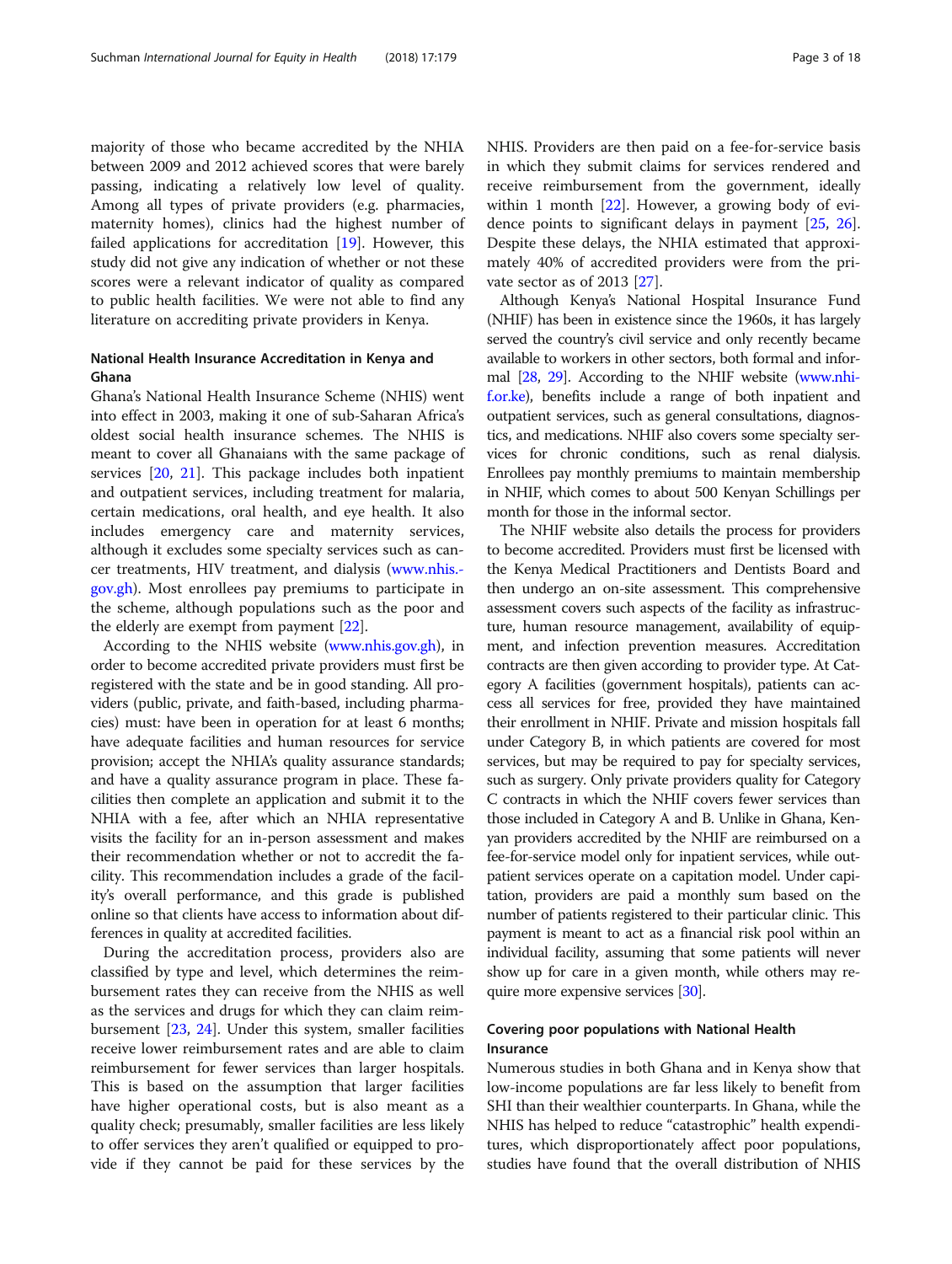benefits tends to favor the rich [[22,](#page-16-0) [31](#page-16-0)–[34](#page-16-0)] . Similarly, evidence from Kenya indicates that populations that tend to be lower income, such as women [\[35](#page-17-0)] and those employed in the informal sector [\[36](#page-17-0), [37](#page-17-0)] are unlikely to enroll in the NHIF. Since outpatient services have only recently become available to other sectors beyond the civil service [\[38](#page-17-0)], this more recent access to health insurance among low-income populations may explain studies that show limited understanding of how insurance works both among insured and uninsured populations in Kenya [[39\]](#page-17-0). This problem of lack of information and understanding related to NHIF coverage may be exacerbated by variable and inconsistent communication regarding these schemes from the government [[11\]](#page-16-0).

As Agyepong et al. [[40](#page-17-0)] point out, differential access to SHI is a result of the confluence of a number of factors related to economic, political, and sociocultural context. In addition to lack of information, as noted in Kenya above, one of the most obvious and most common barriers to SHI access for poor populations is cost. A number of studies have found that enrollment fees prohibit potential beneficiaries both from registering with the Ghana NHIS in the first place and also from re-enrolling annually [[41](#page-17-0)–[43](#page-17-0)] . This is coupled with perceptions that services covered by the NHIS are low quality and therefore not worth the cost or difficulty of enrollment to begin with [[33,](#page-16-0) [44](#page-17-0), [45\]](#page-17-0). Similarly, inability to pay insurance premiums has been cited as a barrier to NHIF access in Kenya [\[11](#page-16-0), [39](#page-17-0)], where out-of-pocket payments were a significant percentage of health expenditure from 2002 to 2008 [\[46\]](#page-17-0).

In addition to formal premiums, some research has found that patients in Ghana are asked to pay out of pocket for services that should be covered by NHIS. Since the NHIS has a history of significant delays in reimbursing providers for services, providers justify requests for out-of-pocket payment by pointing out that they would not otherwise have enough money to run their clinics [\[25](#page-16-0)]. In other cases, providers charged for NHIS-covered services because they felt the reimbursement rates were inadequate and did not fully cover the cost of the service [\[47](#page-17-0)]. Although we did not find similar evidence in the literature on Kenya, we suspect this is due to the relatively recent extension of NHIF services to those working outside the civil service; a provision that has greatly expanded NHIF access to the general population. Certainly, though, incidents of bribery are well documented in the Kenyan medical system [\[28](#page-16-0)].

In addition to direct costs incurred either at the point of enrollment or in the clinic, indirect costs also are a barrier to NHIS use among poor populations. Indeed, one of the most common indirect costs cited in the literature is the cost of transportation; the poorest individuals in Ghana tend to live the farthest from health facilities compared to their wealthier counterparts [[48](#page-17-0)] and distance from a health facility was found to be a common barrier to use, despite NHIS enrollment status [[49\]](#page-17-0). Further, as Agyepong et al. [\[40\]](#page-17-0) point out, the combination of direct and indirect costs related to using NHIS coverage can add up for a patient who needs to pay an annual enrollment fee, pay again for transportation to the clinic, and again when asked for out-of-pocket payments for services. Agyepong et al. suggest that these compounding fees undermine the government's branding of the NHIS as a "free" service, ultimately making the service less accessible in addition to eroding trust in the system among lower-income beneficiaries.

While there is evidence from Kenya that, within the private sector, private not-for-profit clinics have a specifically pro-poor bent [[50\]](#page-17-0) and some have recommended that the government better regulate and resource private clinics in resource-poor urban settings [[51](#page-17-0)], there is a dearth of literature on provider experiences with SHI systems, and particularly the experiences of the private providers who make up a significant proportion of the healthcare landscape in both Kenya and in Ghana [\[52](#page-17-0)]. A 2011 study conducted in Ghana [[53](#page-17-0)] found that patients paid more at private facilities, but felt these providers were more trustworthy and offered better care. Similarly, a household survey conducted in Kenya found respondents believed that public health facilities had poor quality of service [\[39](#page-17-0)]. However, the poorest of the insured population in Ghana is most likely to access care at the public Community-based Health Planning and Services (CHPS) compounds, as opposed to private clinics [\[54](#page-17-0)]. Regardless of provider type, respondents in Ghana believed that patients paying out of pocket (without insurance) received better treatment than those paying with NHIS [[53](#page-17-0)], and evidence from Kenya similarly suggests that providers may discriminate against NHIF beneficiaries as compared to patients paying out of pocket [\[11\]](#page-16-0).

In sum, SHI systems in both Kenya and Ghana need to do a better job of reaching low-income populations if they hope to achieve more equitable healthcare coverage in their respective countries. Since private providers are more numerous and more widely dispersed than their public counterparts in both Kenya and Ghana, there is great potential for private providers to assist in filling this equity gap. However, while accrediting private providers under SHI schemes should make services more financially accessible while also ensuring a minimum level of quality across a disparate group of providers, we have little information on private provider experiences with accreditation and how these experiences affect both cost and quality of care. In this paper, we explore private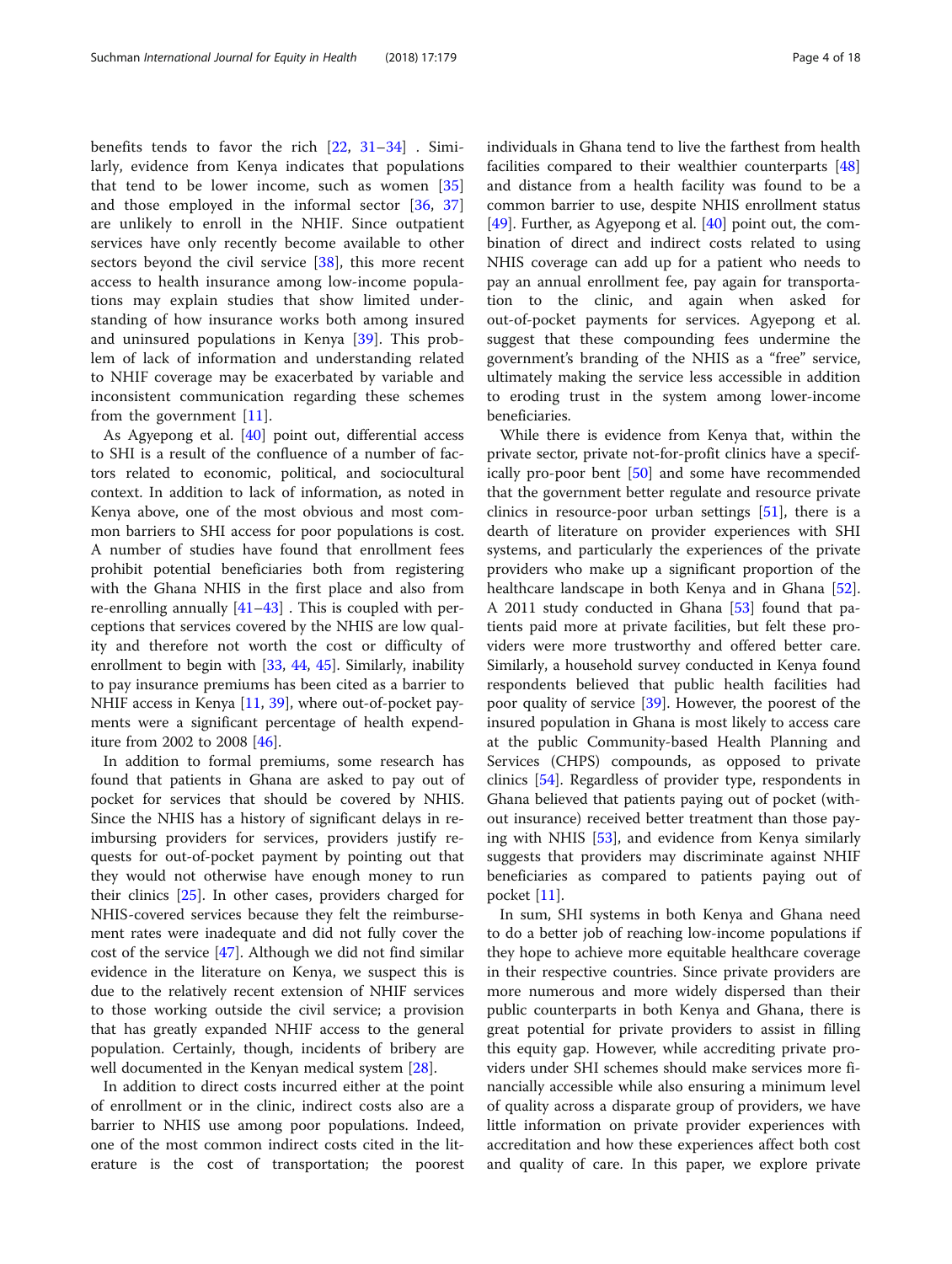provider experiences with accreditation and balance this data with patient perspectives regarding accessibility, cost, and quality of services under NHI schemes, as well as the perspectives of NHI officials themselves. By bringing this data together, we aim to determine the extent to which participation in an NHI scheme affects private providers' ability to serve a wider patient population with quality health services in Kenya and Ghana.

### Methods

The data for this paper were collected as part of the qualitative evaluation of the African Health Markets for Equity (AHME) program in Ghana and Kenya. AHME aims to link supply (private providers) with demand (clients) in order to shift health markets toward providing quality healthcare to low-income patients in Kenya and Ghana. With this goal in mind, AHME works through social franchises, networks of providers that apply the principles of commercial franchising to health services [[55\]](#page-17-0), to provide a package of quality improvement and financing interventions. The AHME intervention package includes: social franchising; SafeCare, a step-wise quality improvement program managed by the PharmAccess Foundation; the Medical Credit Fund, a business training and loans program also managed by the PharmAccess Foundation; and NHI accreditation assistance. On the client (demand) side, AHME also provides support for activities to identify and enroll low-income populations into the NHIs.

The qualitative dataset analyzed below consists of in-depth interviews with private sector healthcare providers at facilities that were members of one of the AHME partner social franchises, as well as facilities that had been approached to join the franchise network but declined. In addition, we conducted exit interviews with clients at both the franchised and non-franchised facilities, as well as focus group discussions with community members in AHME catchment areas. We also conducted interviews with select officials who worked with AHME at the National Health Insurance Authority (NHIA) in Ghana and the National Hospital Insurance Fund (NHIF) in Kenya. Data were collected in three rounds among providers (2013, 2015, and 2017) and NHI officials (2014, 2016, 2017), and in two rounds (2013 and 2017) among patients. Focus group discussions took place in Round One (2013) of data collection to gather background information on the local healthcare landscape and unmet needs, but were not repeated. Measures were undertaken across the three rounds of sampling, data collection, and analysis to increase the validity and reliability of the study. These measures are detailed in each of the relevant sections of the study methods.

### Sampling

During each round of data collection, the AHME social franchising partners, Marie Stopes International (MSI) and Population Services Kenya (PSK), provided the research team with lists of providers franchised under the Amua (MSI, Kenya), Tunza (PSK) and BlueStar (MSI, Ghana) networks. During Rounds Two (2015) and Three (2017) of data collection, the franchise partners also provided lists of providers who had been contacted to join the franchise, but had declined. These clinics were included in the sample to provide a point of comparison against which the research team could better determine the effects of the AHME interventions. Using these lists, we used a purposeful criterion sampling strategy [[56\]](#page-17-0) to design a sample that represented providers with a mix of experiences with the AHME intervention package, including non-franchised providers who had no experience with the interventions (Table [1](#page-5-0)). In order to capture potential effects of the NHI accreditation assistance intervention, in Rounds Two and Three we also selected facilities based on their NHI accreditation status. Although we aimed to equally represent both accredited and non-accredited facilities, this was particularly challenging in Ghana. NHIS accreditation is very common among all providers in Ghana, which made it difficult to sample non-accredited providers. Interviews were conducted with providers in a range of facility types across six regions in Kenya (Nairobi, Eastern, Coast, Central, Rift Valley, Kajiado) and three regions in Ghana (Greater Accra, Volta, Ashanti) during the three rounds of data collection. These regions were partially chosen opportunistically, given that the franchise networks were still expanding and had little or no representation in some regions when data collection was conducted. However, the research team aimed to reach a mix of metropolitan and rural areas with this sample, assuming that both providers and patients would have had differential exposure to both the AHME interventions and the NHIs depending on their proximity to an urban center, such as Nairobi or Mombasa in Eastern Kenya. In some cases, a region was chosen specifically because the NHI system was expanding or testing a new program in that area, such as the NHIS's capitation pilot in Ashanti. Within each facility, we instructed field staff to request an interview with the owner of the facility or a staff member with the greatest knowledge of facility management to best capture provider experiences with the AHME interventions and with the NHIs.

To capture patient perspectives on clinic experience as well as experiences with the NHIs, we held two rounds of exit interviews with clients in 2013 and 2017 (Table [2](#page-5-0)). Since the AHME Qualitative Evaluation is part of a larger mixed methods evaluation that includes a Randomized Controlled Trial (RCT) in Kenya, we sought alignment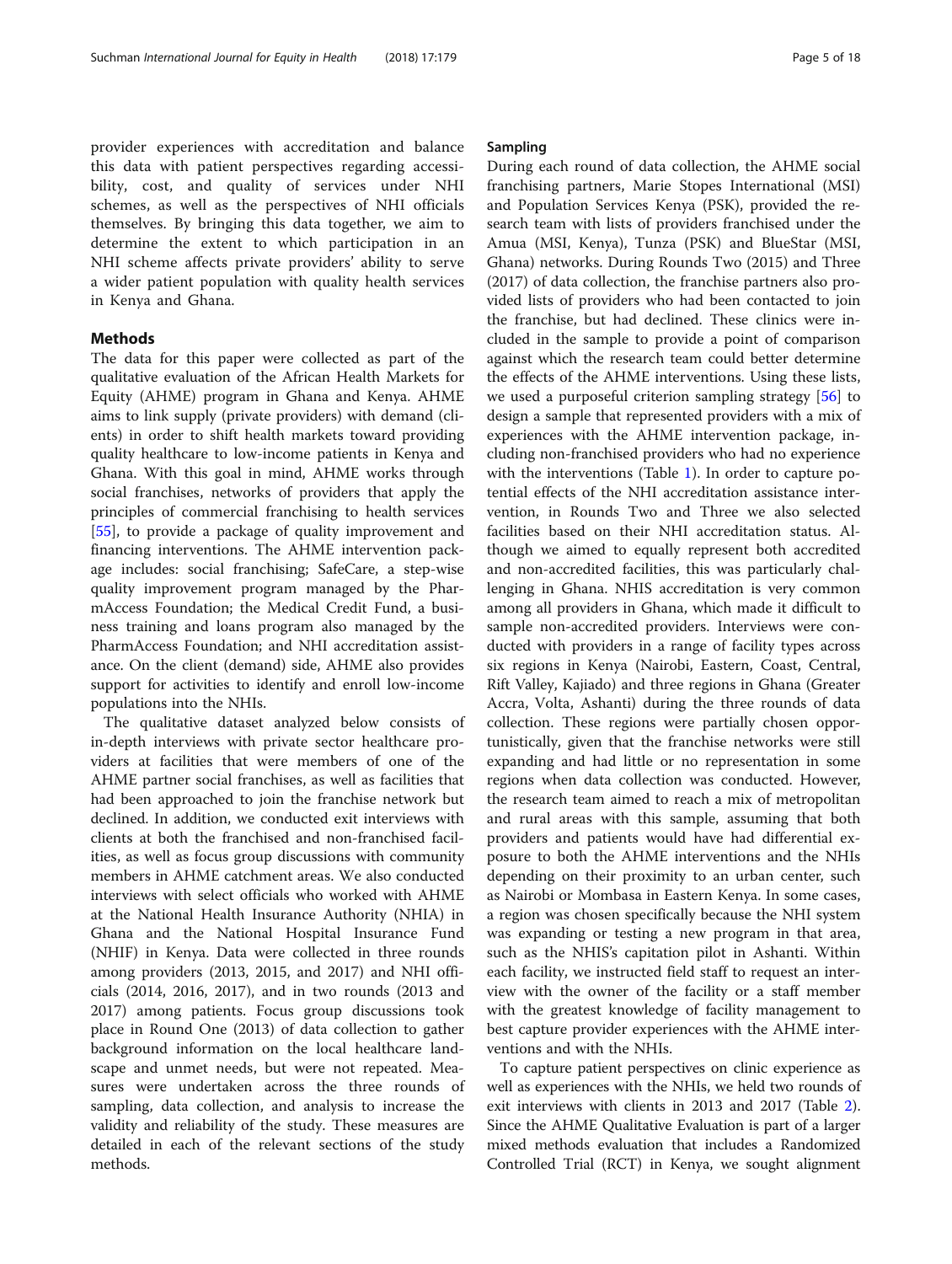|                        |             | Round 1 (2013) |            | Round 2 (2015) |                | Round 3 (2017) |            |
|------------------------|-------------|----------------|------------|----------------|----------------|----------------|------------|
|                        |             | Kenya          | Ghana      | Kenya          | Ghana          | Kenya          | Ghana      |
| Total                  |             | 24             | 23         | 52             | 27             | 50             | 28         |
| Franchised clinics     |             | 24             | 23         | 45             | 24             | 30             | 20         |
|                        | Tunza (PSK) | 14             | N/A        | 17             | N/A            | 15             | N/A        |
|                        | Amua (MSK)  | 10             | N/A        | 19             | N/A            | 15             | N/A        |
|                        | <b>MCF</b>  | N/A            | N/A        | 6              | $\overline{4}$ | 27             | 9          |
|                        | SafeCare    | N/A            | N/A        | 15             | 17             | 28             | 14         |
|                        |             | Accredited     | Accredited | Accredited     | Accredited     | Accredited     | Accredited |
|                        |             | N/A            | N/A        | 18             | 19             | 19             | 27         |
| Non-franchised clinics |             | N/A            | N/A        | 7              | 3              | 20             | 8          |
|                        |             | Accredited     | Accredited | Accredited     | Accredited     | Accredited     | Accredited |
|                        |             | N/A            | N/A        | 0              |                | 9              | 8          |

#### <span id="page-5-0"></span>Table 1 Provider sample

with RCT sampling criteria for client exit interviews. Thus, client interviewees in both countries were screened for: gender (women only); age (between 18 and 49 years of age); and number of children (interviewees were required to have at least one child aged 5 years or less). In addition, respondents had to be exiting one of the selected franchised or non-franchised clinics. Clients also were selected for NHI enrollment status with an aim to sample NHI-enrolled and non-enrolled patients equally, although this proved difficult in Ghana where most clients screened had NHIS coverage. We did not collect data on NHIS enrollment status among clients in Ghana during Round One because at that point the role of NHIS within the AHME initiative was not yet confirmed. In order to better capture data related to AHME's goal of reaching poor populations, in the last round of data collection (2017), we sought to over-sample patients exiting clinics located in low-income areas.

In order to gather data on the local health landscape and unmet community needs, we conducted Focus Group Discussions (FGD) with community members during Round One (2013) (Table [3](#page-6-0)). In order to maximize the likelihood of capturing descriptions of market effects from the AHME interventions, we restricted selection to community members, both women and men, in the areas surrounding a few key providers who also participated in interviews. The FGDs were stratified by gender and by age group (18–24, 25–35, and 36–49) in order to form more homogenous groups and facilitate conversation. We also restricted FGDs to respondents with at least one child, as a number of questions dealt with child health scenarios. Since we determined that the 2013 FGDs did not provide enough relevant data to determine the larger market effects of AHME, we decided not to repeat FGDs in subsequent years.

Finally, in order to provide a higher-level perspective on provider and patient experiences, we interviewed officials at the NHIA in Ghana and the NHIF in Kenya (Table [4\)](#page-6-0). Since the AHME project has a relationship with both organizations, we selected officials who worked directly with AHME. This selection further ensured that the officials would have some interest and experience in both working with private providers and targeting poor populations for NHI enrollment.

| Table 2 Client sample |  |  |  |  |
|-----------------------|--|--|--|--|
|-----------------------|--|--|--|--|

|                        |             | Round 1 (2013) |              | Round 2 (2017) |              |
|------------------------|-------------|----------------|--------------|----------------|--------------|
|                        |             | Kenya          | Ghana        | Kenya          | Ghana        |
| Total                  |             | 26             | 20           | 30             | 30           |
| Franchised clinics     |             | 26             | 20           | 20             | 23           |
|                        | Tunza (PSK) | 19             |              |                | N/A          |
|                        | Amua (MSK)  | 7              |              |                | N/A          |
|                        |             | NHI-enrolled   | NHI-enrolled | NHI-enrolled   | NHI-enrolled |
|                        |             | 13             | N/A          | 14             | 27           |
| Non-franchised clinics |             | N/A            | N/A          | 10             | 7            |
|                        |             | NHI-enrolled   | NHI-enrolled | NHI-enrolled   | NHI-enrolled |
|                        |             | N/A            | N/A          | $\overline{4}$ | 6            |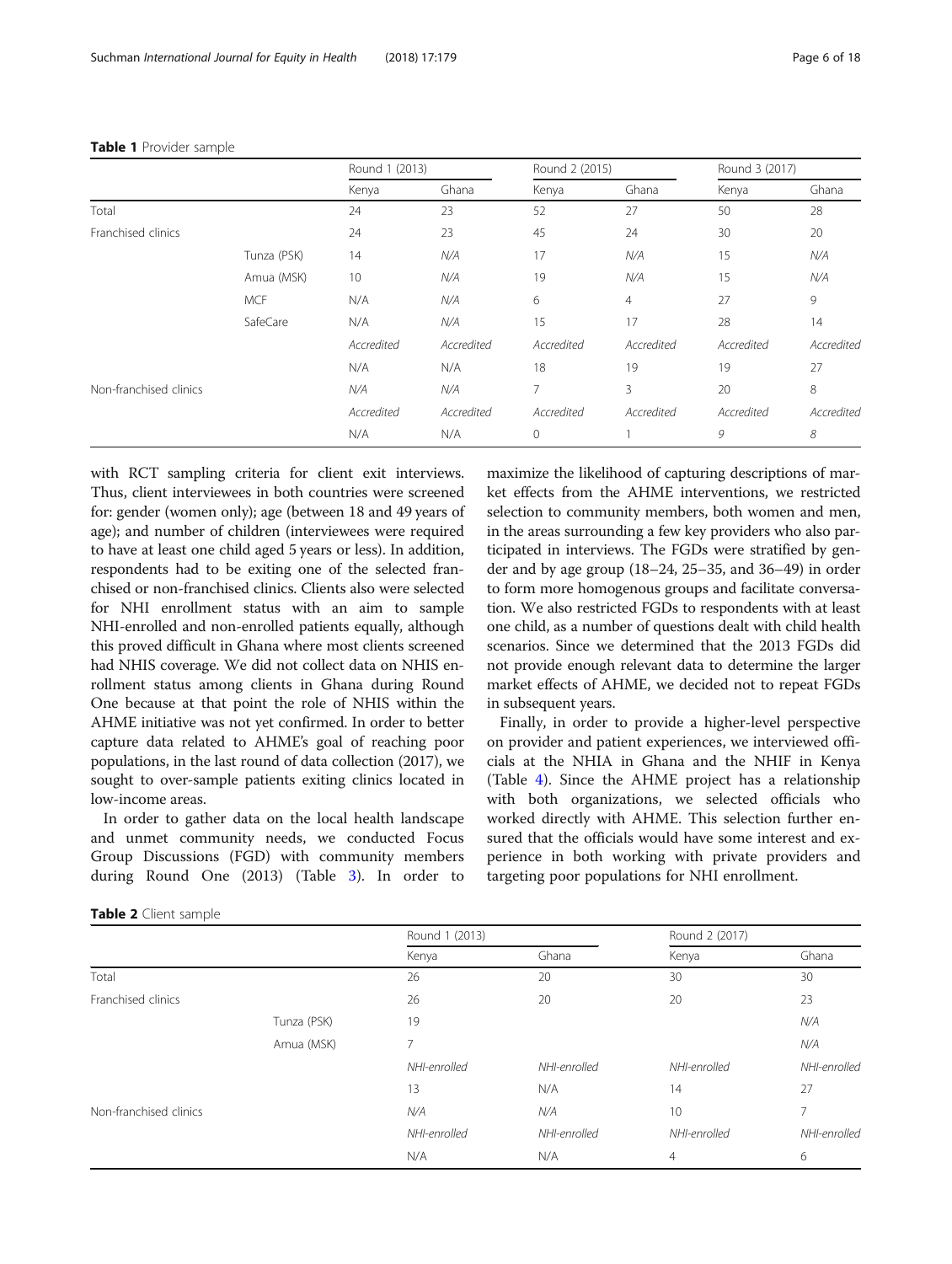<span id="page-6-0"></span>Table 3 Community member focus group sample

|                    | Kenya         |               | Ghana  |                  |
|--------------------|---------------|---------------|--------|------------------|
| Total participants | 99            |               | 72     |                  |
| # of groups        | 10            |               | 10     |                  |
| Age group          | Female        | Male          | Female | Male             |
| $18 - 24$          | 2             |               |        | $\left( \right)$ |
| $25 - 35$          | $\mathcal{P}$ | $\mathcal{P}$ | Κ      | $\mathcal{P}$    |
| $36 - 49$          | っ             |               | Κ      |                  |

### Data collection, processing, and analysis

The Qualitative Evaluation team partnered with Innovations for Poverty Action (IPA), a research organization based in New Haven, CT with country offices across the globe to collect data in both Kenya and in Ghana. IPA recruited field interviewers who were then trained by the UCSF Qualitative Evaluation team working with IPA staff. Training included an overview of qualitative interviewing, informed consent, and field ethics with close review and practice of the interview guides for each respective round of data collection.

Data collection took approximately 1 month in each country during each round. Field staff traveled to clinics where providers had already been contacted by IPA and agreed to participate in an interview. Interviewers then obtained informed consent from the providers prior to conducting interviews that lasted approximately 60 min each. During each round of data collection, providers were asked about their experiences with the AHME interventions and their knowledge of or desire to join any interventions in which they were not currently participating. In Rounds Two and Three (2015, 2017) of data collection, providers also were asked about their perceptions of and experiences with the NHIs. These questions were not included in Round One (2013) because NHI accreditation was not yet a component of the AHME program. Data related to provider experiences with the NHIs is most relevant to this article, as well as some data on experiences with the AHME interventions targeted to improve clinic quality: SafeCare and social franchising.

During client exit interview rounds (2013 and 2017), interviewers obtained permission from providers to approach clients leaving their clinics for screening. Clients who both met the screening criteria and agreed to an interview were consented and interviewed in an area of the clinic that was relatively private and quiet. In both rounds of data collection, clients were asked a series of

| Table 4 NHI official sample |  |  |  |  |
|-----------------------------|--|--|--|--|
|-----------------------------|--|--|--|--|

|       | Round 1<br>(2013) | Round 2<br>(2014) | Round 3<br>(2016) | Round 4<br>(2017) |
|-------|-------------------|-------------------|-------------------|-------------------|
| Kenya |                   |                   |                   |                   |
| Ghana |                   |                   |                   |                   |

questions related to their experience at the clinic and affordability of services, their health-seeking behaviors, and their knowledge of the local healthcare landscape. In Round Two (2017) of the exit interviews, clients with NHI coverage were specifically asked about their experience using NHI in the clinic, while patients without NHI coverage were asked to describe what they knew about the NHI scheme. These questions were not included in Round One of data collection, because the AHME partners had not yet decided to focus on the NHIs as the main mechanism to connect quality providers with poor patients. Data related to client experience with and knowledge of the NHIs, as well as clinic experience, are most relevant to this article.

To recruit potential franchise patients for the focus group discussions, the qualitative study coordinator and a study researcher contacted community leaders (assemblymen, local chief, or other relevant local leader) several days before the planned discussions to introduce the study, identify appropriate respondents, and decide on a location. Participants were asked questions related to their knowledge of and experiences with local healthcare and unmet needs in their communities. These focus groups were not repeated in later rounds of data collection, because they yielded little useful information regarding the potential for the franchised AHME clinics to better attract different types of patients. However, some of the data related to healthcare costs is relevant to this article.

Since the NHI official sample was much smaller than the other research populations and all interviews could be conducted in English, these interviews were completed by the UCSF research team. Key contacts within AHME would first introduce the officials to the research team via email and the researchers would then follow up to schedule interviews during a time when they were able to be in country to conduct the interviews in person. The NHI officials were asked questions related to the priorities of their organization, their experience working with private providers, and the opportunities and challenges they faced both accrediting providers and enrolling members.

All interviews and FGDs were recorded using digital recorders. These interviews were conducted in the language the respondent was most comfortable using, with some interviews being conducted in the local language, some in English, and some a mixture of the two. In expectation that all respondents would not be comfortable conducting a full discussion in English, field guides for providers and patients were first developed in English and then professionally translated into the local language (Swahili in Kenya and Twi in Ghana) ahead of data collection to ensure that the translations accurately captured the intended meanings of the original guide. Field staff were natives of Kenya and Ghana who were fluent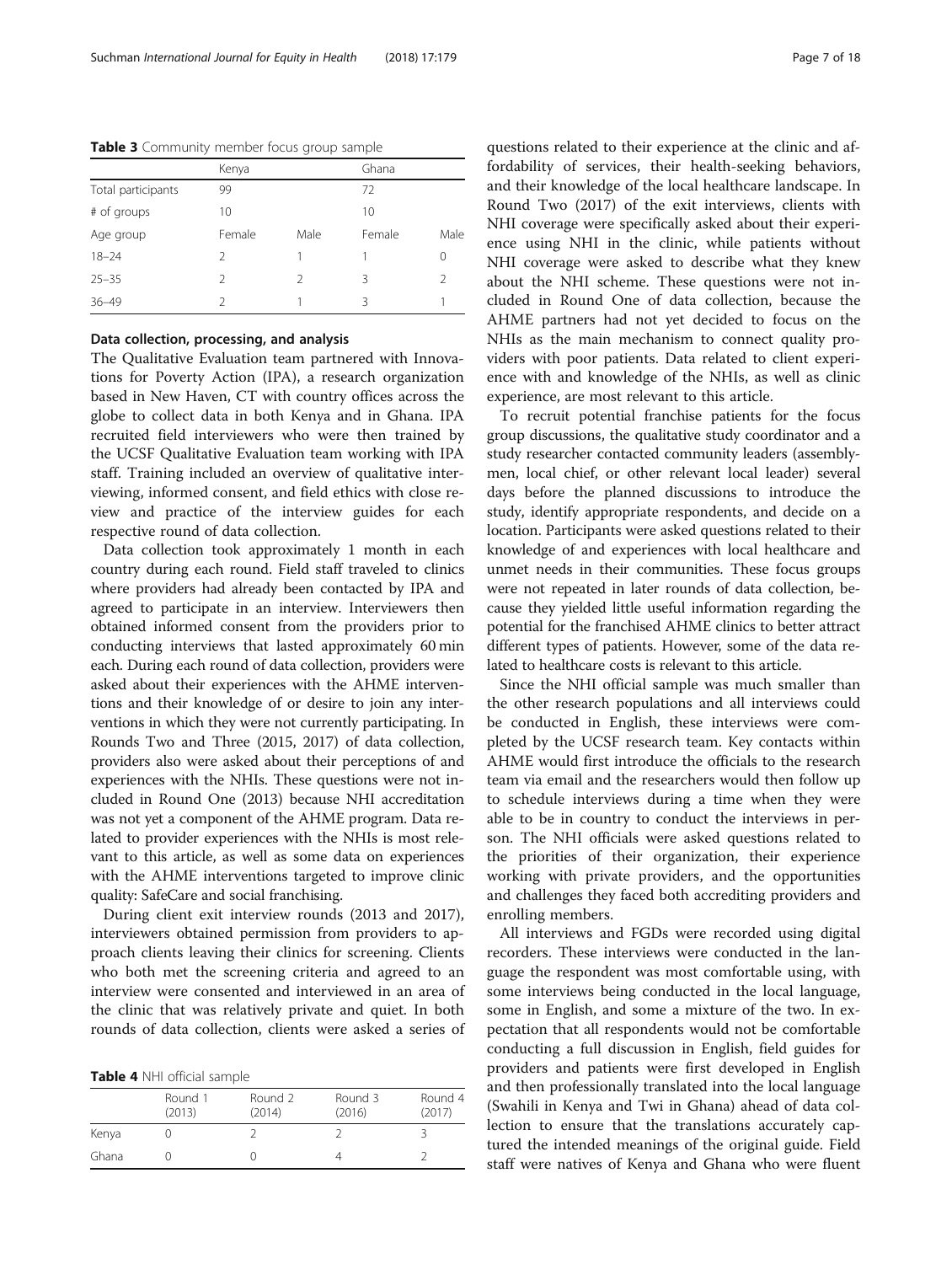in both English and the local language. During their training, these field staff were guided through translation of key terms in the field guides to further guarantee accurate translation during the interviews. Recordings were then translated and transcribed simultaneously by a team of professional transcriptionists who were also natives of Kenya and Ghana, and had been trained on key terms. IPA research assistants in Ghana and Kenya were responsible for back-checking interviews, including ensuring translation accuracy. As a result, any inaccuracies in data collection due to incorrect or incomplete translation should be negligible at most. All interviews with NHI officials were conducted in English and were transcribed by a consultant based in Kenya who had also worked on transcribing provider and patient interviews.

After the back-checking process was concluded, IPA transferred the transcripts to UCSF for analysis. The transcripts were then coded by the UCSF team with some assistance from IPA using Atlas.ti, a widely-used qualitative analysis software. We used an inductive, thematic approach to coding and analyzing the interviews because, particularly in the case of Kenya, there was little existing literature on private providers' experiences with the NHIs from which to derive prior theories. An initial coding scheme was created based on thematic coding of a sub-set of the interviews from each country and each interview was coded using an open coding approach, in which codes were derived from the data. Common codes were identified across the interviews and grouped into code families and sub-codes. The UCSF Qualitative Evaluation team then reviewed the initial codebook together to ensure common understanding of codes and consistency in code application. Codes were refined over the course of the three rounds of data collection to allow for new priorities in analysis while ensuring continuity across rounds.

#### Ethical review

We received initial approval with "Exempt" status from the Institutional Review Board of the University of California San Francisco for the AHME evaluation on 13 June 2013. We also received Ghana Health Services Ethical Review Committee (ERC) approval on 28 June 2013 and Kenya Medical Research Institute (KEMRI) approval on 28 October 2013. Prior to each round of data collection the Qualitative Evaluation team submitted amendments and received approval from all three review boards for any changes made to our protocol. Approvals for Round 3 (2017) of data collection was received on 16 November 2017 from ERC, 12 December 2017 for UCSF, and 17 January 2017 for KEMRI.

### Limitations

Since the data analyzed here was drawn from specific franchise networks, the findings from the AHME Qualitative Evaluation cannot be generalized to all franchised providers and their clients in either Kenya or Ghana. Further, the evaluation team relied on AHME partners MSI and PSK to identify and gain access to franchised providers. While this tactic was important to gain provider trust, it likely led to a degree of courtesy bias because providers associated the evaluation team with the franchises. As a result, providers may have been more likely to reflect positively on their experiences with the franchise and related interventions than they would have if they understood the interviews were being carried out by an objective third party. The same may be true for client exit interviews. Second, because all data was self-reported, we did not review provider registers, and the NHI official sample population was relatively small, the evaluation team could only verify provider and patient claims regarding challenges with the NHI schemes to a limited extent. Since public health facilities were not included in our sample, we also had no way to verify patient reports of mistreatment in the public health system. Finally, because the Qualitative Evaluation of the AHME project is divided into two parts, a process evaluation and a provider/ patient evaluation, there is limited overlap between the questions we asked of NHI officials and those we asked providers and patients. We have done our best to cite relevant data from the NHI officials below.

### Results

Officials interviewed from both the NHIA and NHIF agreed that National Health Insurance is critical to the overall health of their population and enrolling poor populations into the schemes was a priority for both agencies to reach UHC. Further, accrediting private providers in particular was seen as an important aspect of achieving UHC as well. In fact, officials in both countries said local SHI representatives were encouraged to recruit private clinics in areas that were under-served by public health facilities.

Sometimes our staff may just go appoint a person because you are a private facility within this locality, can you please apply [for NHIS accreditation]?…Maybe there is only one clinic, there is only one pharmacy shop or pharmacy in the locality ourselves can appoint them to say that we think if you can apply it will help our members. (NHIA Official, Ghana)

In Kenya, this practice was specifically linked to reaching poor populations:

We do have a report, and from that we were able to see that majority of [wealth] quintile one [the lowest wealth quintile] that we targeted, they normally access government facilities and their issues was just the distance. Especially outside of urban areas. (NHIF Official, Kenya)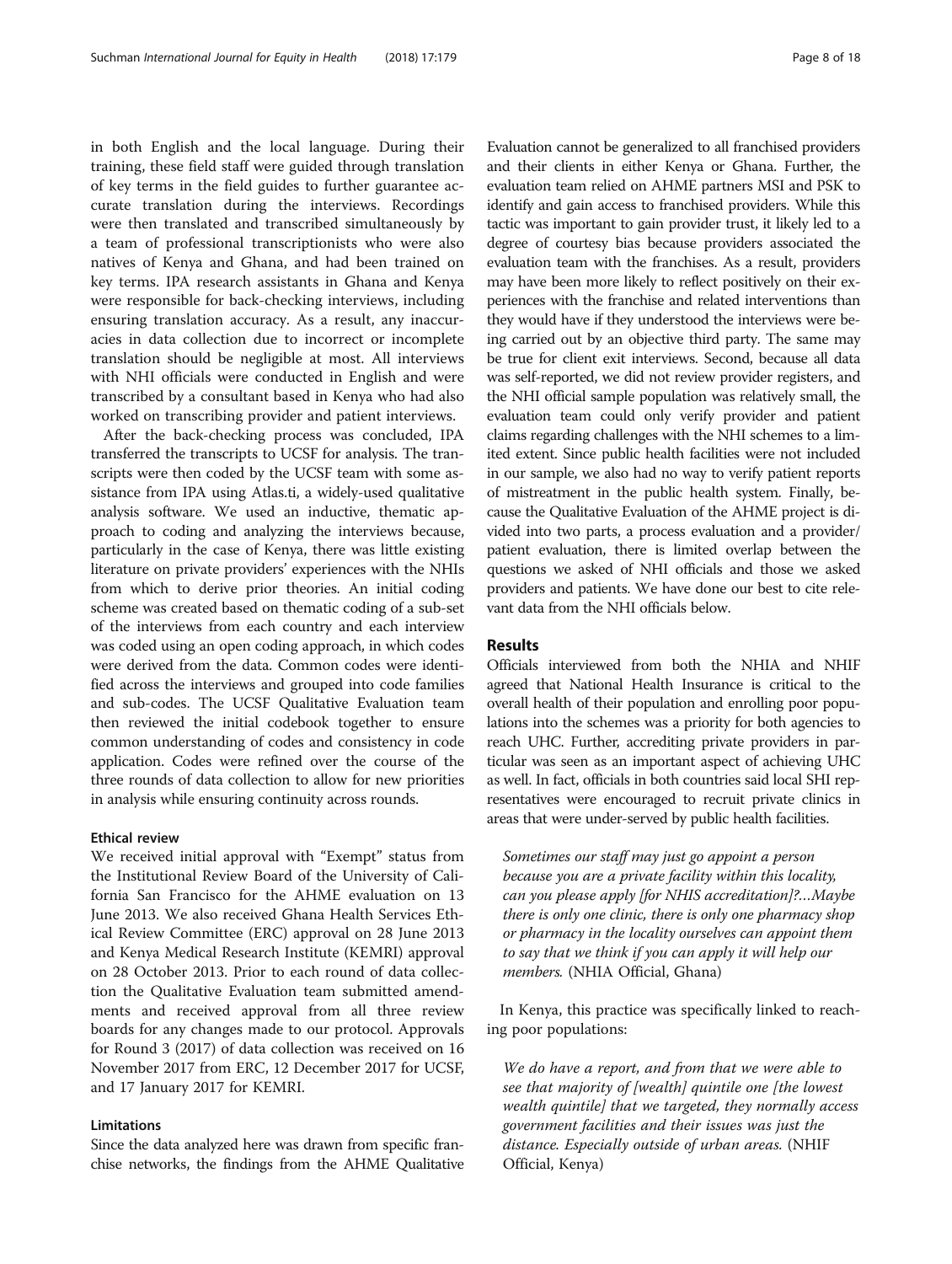However, while SHI officials expressed a strong desire both to accredit more private providers and to reach more patients with SHI coverage, all were aware of the many challenges both providers and patients faced in gaining meaningful access to the benefits of National Health Insurance. These challenges were corroborated by our interviews with providers and patients, and included difficulties navigating complex accreditation processes, inadequate or delayed reimbursements, and difficulties operating under capitation schemes among providers. Patients faced logistical challenges at registration sites and complained of being charged out of pocket even when paying with their SHI card; difficulties that are particularly burdensome for low-income populations.

However, both providers and patients did receive some meaningful benefits from the SHIs as well. Providers often found that their client load increased as a result of becoming accredited and some felt they were better able to serve poor clientele. Patients felt that SHI coverage gave them greater access to a variety of providers, including the quality private providers they preferred. These perspectives are detailed below and interwoven with data from the SHI officials themselves to lend an institutional perspective to the benefits and challenges experienced on the ground.

### Accreditation/enrollment

### Providers: Why become Accredited & Experiences with the accreditation process

Particularly by the last round of data collection (2017), providers commonly cited market pressure as a strong motivator to seek out SHI accreditation. It was common for both Kenyan and Ghanaian providers to report that they sought out SHI accreditation due to client demand, considering accreditation critical to business viability and also to serving low-income populations. While this trend was relatively consistent across rounds of data collection in Ghana, in Kenya client demand became a strong motivator only recently, following the extension of outpatient coverage to beneficiaries other than civil servants in 2015. By attracting more clients through their SHI accreditation, providers in both Kenya and Ghana most often reported that they hoped to increase their clinic revenues.

In addition to providers' perceptions that becoming SHI-accredited would generally increase client flow, a number of providers specifically mentioned that they wanted to better serve low-income clients while also maintaining a viable business. In Round 1 of data collection some providers in Kenya expressed concern about finances, which were constrained by the low-income patient population they served. Indeed, providers in both countries cited clients' frequent inability to pay as a reason why they decided to apply for SHI accreditation in the first place. When faced with low-income patients who couldn't pay, providers in both countries reported negotiating prices with these patients or treating them for free; both options that can be financially challenging for small private clinics that already operate on constrained budgets. Thus, providers in both countries suggested that SHI accreditation was in fact essential to maintaining their business viability, particularly for clinics serving a low-income population. As one provider in a low-income neighborhood in Ghana said:

If you not accepting, look…look, look at the people who are around, they are all poor... Without NHIS you can't operate in a clinic they better shut down your clinic, yeah. (Doctor at a BlueStar clinic, Greater Accra, Ghana)

This provider maintained that, because her clinic was operating in a low-income neighborhood where people had little money to pay for healthcare, financing from the NHIS allowed her to keep her clinic open. One NHIA official echoed this provider's statement, saying:

It's demand driven…So, you apply when you think you need NHIA to support in terms of getting people coming to your facility…So, depending on where the  $[*facility*]$  is located, and let me say that in this country…you realize that most private facilities have difficulty getting members. People coming pay out of pocket because their fees are a bit on the higher side. And so most of them are rushing [to become accredited] because they noticed that without NHIA they can't survive. Especially depending on where the facility is located if the poverty level is very high they don't have NHIA, you are not a member of NHIA, you are not accredited or credentialed it's likely that your facility may collapse. (NHIA Official, Ghana)

Further, among providers who hadn't previously served low-income populations, some felt that SHI accreditation enabled them to do this. As one provider in Kenya said:

Coz people used to see us initially like this place is expensive it is for the rich. But due to NHIF now we encounter all groups. All classes. So, if somebody goes there he or she says but I was treated at  $\lbrack$  clinic name $\rbrack$ And they are like, with which card, NHIF. So the… the… that thing of a hospital for the rich…It's now over. (Auxiliary Nurse at a non-franchised clinic, Nyanza, Kenya)

In this case, the provider felt that her clinic's reputation had changed as a result of accepting NHIF. While this clinic had formerly served a wealthier population,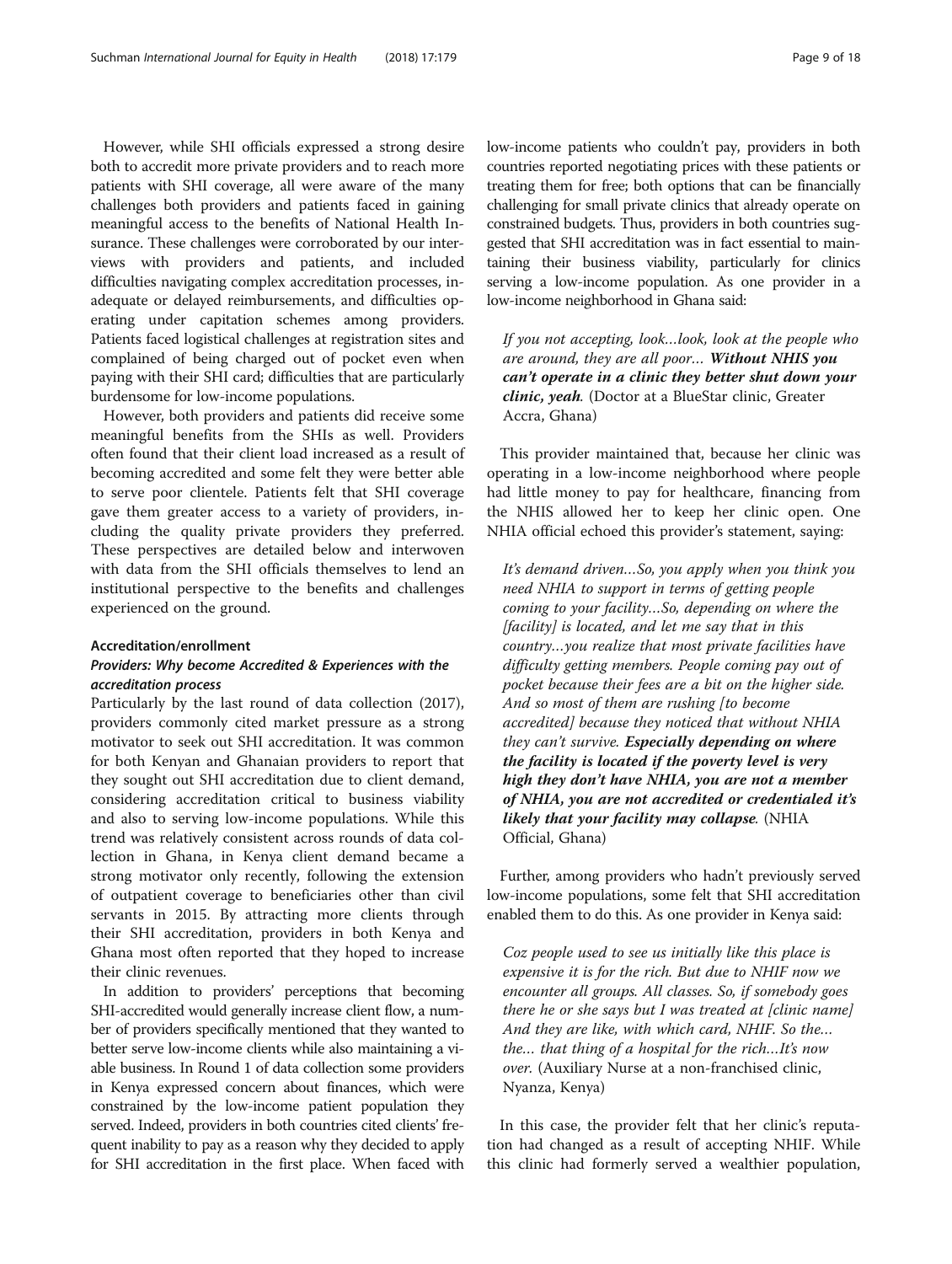she claimed that their clientele had changed after becoming NHIF accredited, and they were able to serve lower-income clients paying with an NHIF card.

Across all three rounds of data collection, most providers in Ghana had already been accredited with the NHIS for a significant period of time. These providers generally cited few challenges with the accreditation and renewal processes, noting that NHIS officials would even visit a clinic well in advance when their accreditation contract was due to expire to give them sufficient time to renew. Some newly accredited providers cited long wait times of up to 2 years to receive their accreditation, but generally clinics were able to renew their contracts within 3-to-6 months.

In contrast to the providers in Ghana, most Kenyan providers did not have NHIF accreditation in the early rounds of data collection and became more interested in pursuing accreditation more recently. However, Kenyan providers often lacked information on the accreditation process. This lack of information discouraged those providers who found the process daunting. Among those who had attempted to go through the accreditation process, Kenyan providers regularly cited difficulties with hold-ups in the accreditation process and having to "push" to keep the process moving forward.

### Patients: Why Enroll & Experiences with enrolling in/ renewing SHI membership

Like the providers interviewed, patients were generally positive when discussing the potential benefits of Social Health Insurance and their comments indicated that the SHIs were fulfilling their primary purpose of providing financial protection for enrollees. Clients in both Ghana and Kenya were aware that SHI coverage is useful for reducing costs and making healthcare more affordable, and commonly cited this as a benefit and a reason for enrolling. In particular, patients commonly suggested that this increase in affordability translates to an increase in healthcare accessibility; this suggestion was sometimes linked specifically to the benefit of affordable maternity services. Indeed, clients said that they were more likely to visit the clinic when they weren't feeling well or had an antenatal appointment because they knew NHIS would cover their costs:

Because with the card, if I go anywhere and I'm registered – when I'm sick, I just take it along with me. With that you don't fail to go to the hospital because of lack of money, right? (Patient at a Bluestar clinic, Ashanti, Ghana)

Because if you have it and sickness strikes, even if you do not have money you will not worry because the card will pay. You'll just be sorted. (Patient at a nonfranchised clinic, Coast, Kenya)

pecially useful for the "under privileged people." While fewer Kenyan patients were enrolled in NHIF than their counterparts in Ghana, those who were enrolled cited few challenges in the enrollment process other than cost.

### Interviewer: Okay. And what is so challenging about applying for NHIF? What is difficult?

Respondent: Money. [Laughs] It is only money. (Patient at a Tunza clinic, Central, Kenya)

However, this may be a result of the automatic enrollment many Kenyans receive through their work. In addition, a number of women interviewed in Kenya reported that their husband was the primary NHIF cardholder for their household, indicating they may not have gone through the enrollment process themselves.

Once enrolled, some clients again cited cost as a barrier to maintaining their NHIF membership. Patients reported allowing their enrollment to lapse because they could not make the monthly payments. In these cases, the NHIF requires patients to pay a penalty for a lapse of less than 1 year, while those who have neglected to pay for more than a year must renew their membership and wait 60 days for re-activation. These requirements made it even more challenging for clients to maintain or renew enrollment during times of financial hardship. A few Kenyan patients also said they didn't see enough financial benefit in continuing to pay for insurance when they still incur charges in the clinic, though it was not clear if they were referring to legitimate charges or to informal charges levied by providers on top of their NHIF payment.

In contrast to the cost barriers experienced by patients in Kenya, Ghana interviewees often cited logistical challenges as a barrier to renewing their NHIS membership. The most commonly cited cause for allowing enrollment to lapse was long wait times at NHIS registration centers. Clients often reported leaving their home at 3:00 or 4:00 am to join the line for registration and then waiting a full day to go through the process. Some spent all day waiting only to be told to return the next day when the machines used for registration were experiencing connectivity issues.

[The NHIS officers] asked us to wait. So, we waited for a while, and the computer was going off and coming back. So, they told us they were wasting our time, so we should go, but when the computer begins to work well they will work on everything. (Patient at a nonfranchised clinic, Greater Accra, Ghana)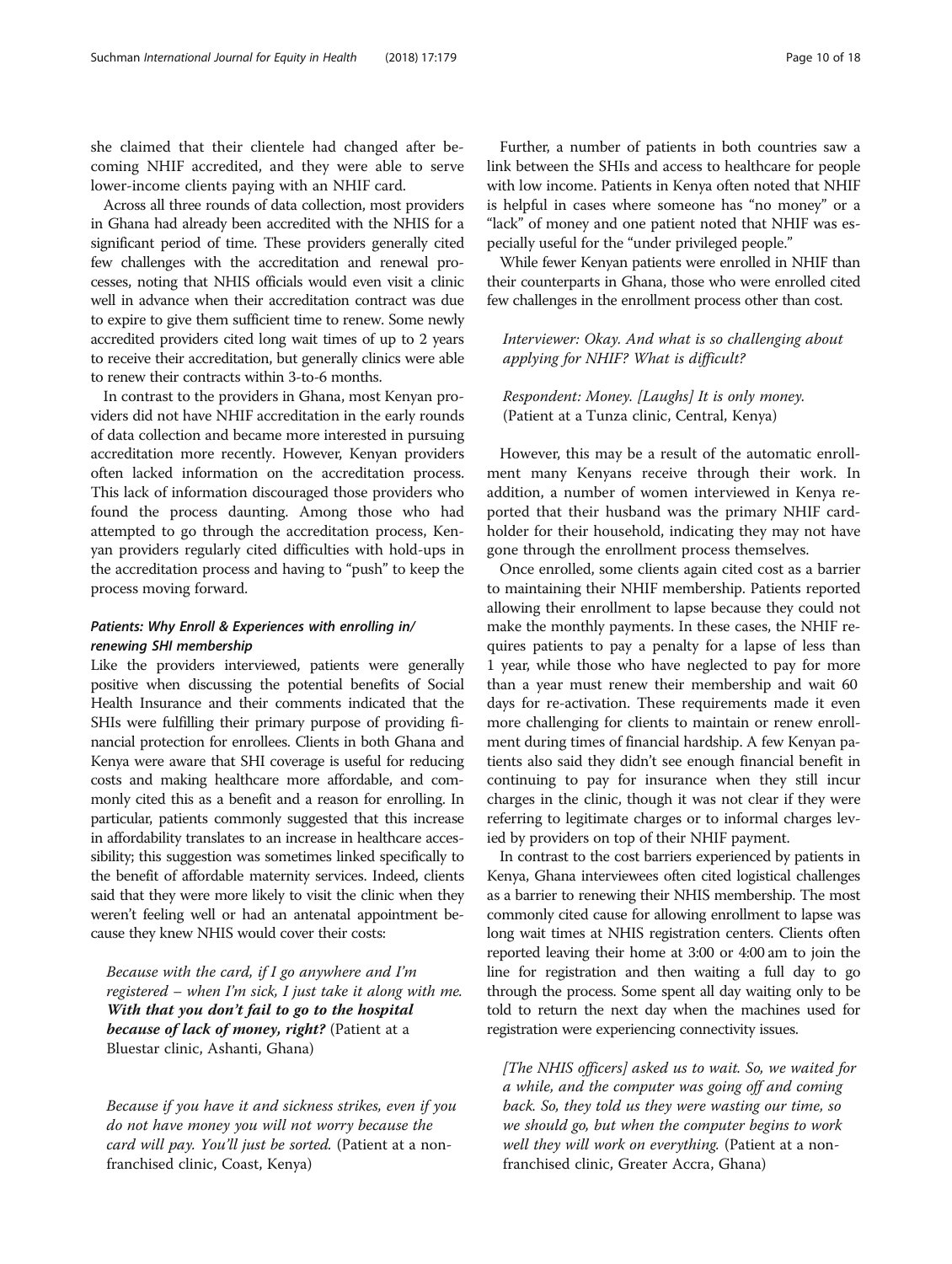One NHIA official confirmed that connectivity has been a problem, particularly for mobile registration sites.

You know, it's a developing country and that in most of the remote areas you will not find connectivity. And that also affected somehow when we were doing the enumeration [to identify and enroll poor populations into NHIS]…In some instances they would do the same …They will need to travel or walk to a distance where they can get connectivity to get the system a bit [inaudible] before they can go back and continue. (NHIS Official, Ghana)

In addition to the connectivity challenges, a couple of clients reported having been asked for bribes to move the process along more quickly and they were clearly critical of this practice. Conversely, several women noted that they were pushed to the front of the line and enrolled for free when they were pregnant; a result of the NHIS Free Maternity Services.

### Benefits of the SHIs

### Providers: Perceived benefits of accreditation

As providers anticipated, there was general consensus that SHI accreditation did increase client volume. In addition, some providers reported attracting more patients who would not have been able to pay for services otherwise:

Because when we started in the initial stages and I think the first year, we were solely cash and carry and the attendance was not much but as we had NHIS accreditation, the attendance went up…We were expecting an increase in NHIS patients, those who cannot afford to pay cash and carry, yes. That is why they have the NHIS cards, and those are the people we were targeting, the people in the communities around and the villages around. That majority of them are having NHIS cards and those were the people we were targeting. (Owner of a BlueStar clinic, Volta, Ghana)

However, it was unclear in both countries whether this increase ultimately translated into more profit, making the private facilities more financially viable and sustainable. Although we did not collect data that would allow us to corroborate these reports, preliminary results from a study among Amua providers in Kenya suggest that NHIF accreditation often does boost profits, although there is some differentiation according to NHIF contract type [\[57\]](#page-17-0). Similar data is not available for Ghana, though Ghanaian providers likely have more difficulty realizing profits under the NHIS due to payment delays and low reimbursement rates.

### Patients: Perceived benefits of enrollment

While patients in both countries felt that having NHI coverage made healthcare more accessible, several patients in Ghana particularly appreciated having access to a wider variety of both providers and services through the NHIS. Patients in both countries overwhelmingly cited the caring, respectful treatment they received at private clinics and shorter wait times as the reasons why they would visit a private clinic over a public facility. In comparison to private providers, many clients thought that staff at public health facilities were at best over-worked and disinterested in serving patients, and at worst disrespectful.

Those for the government, mostly if we go you get that you are there and the Doctor is busy concerned with other things, he is not even in a hurry with you. And like here when you just arrive here [the private clinic], you are attended to, mostly those doctors who are here are so many it's not only one Doctor. Which problem do you have…Like everyone wants to help you, they have the heart to assist you. So, we see that here is better than public. (Patient at a Tunza clinic, Nyanza, Kenya)

Indeed, one patient in Ghana said she valued the NHIS because it makes private healthcare more affordable, covering all of her services regardless of whether she is attending a public or a private facility. As one NHIF official in Kenya said, enrollees are "spoiled for choice" when more facilities become accredited and the competition this creates among providers can result in improved quality of care at clinics who are vying for clients.

Although patients in both Ghana and Kenya expressed an overall preference for private providers, clients in both countries perceived that they could access a wider range of services at a public hospital than they could at a private clinic, and often thought that staff at public facilities were better qualified than private practitioners. As a result, clients sometimes reported seeking out public facilities when they believed they were in need of more services or specialized equipment.

Because there are some of the private hospitals, maybe the illness you are suffering from – let's take for example, the big, big sickness around – when you go to the hospital that the company has recommend to you, they might not be having those particular machines there to use. But when you have nationwide, uh, National Health Insurance and go the government hospitals, they will serve you. (Patient at a BlueStar clinic, Ashanti, Ghana)

Clients and community focus group participants in both countries also noted that public facilities are cheaper than private clinics. When weighed against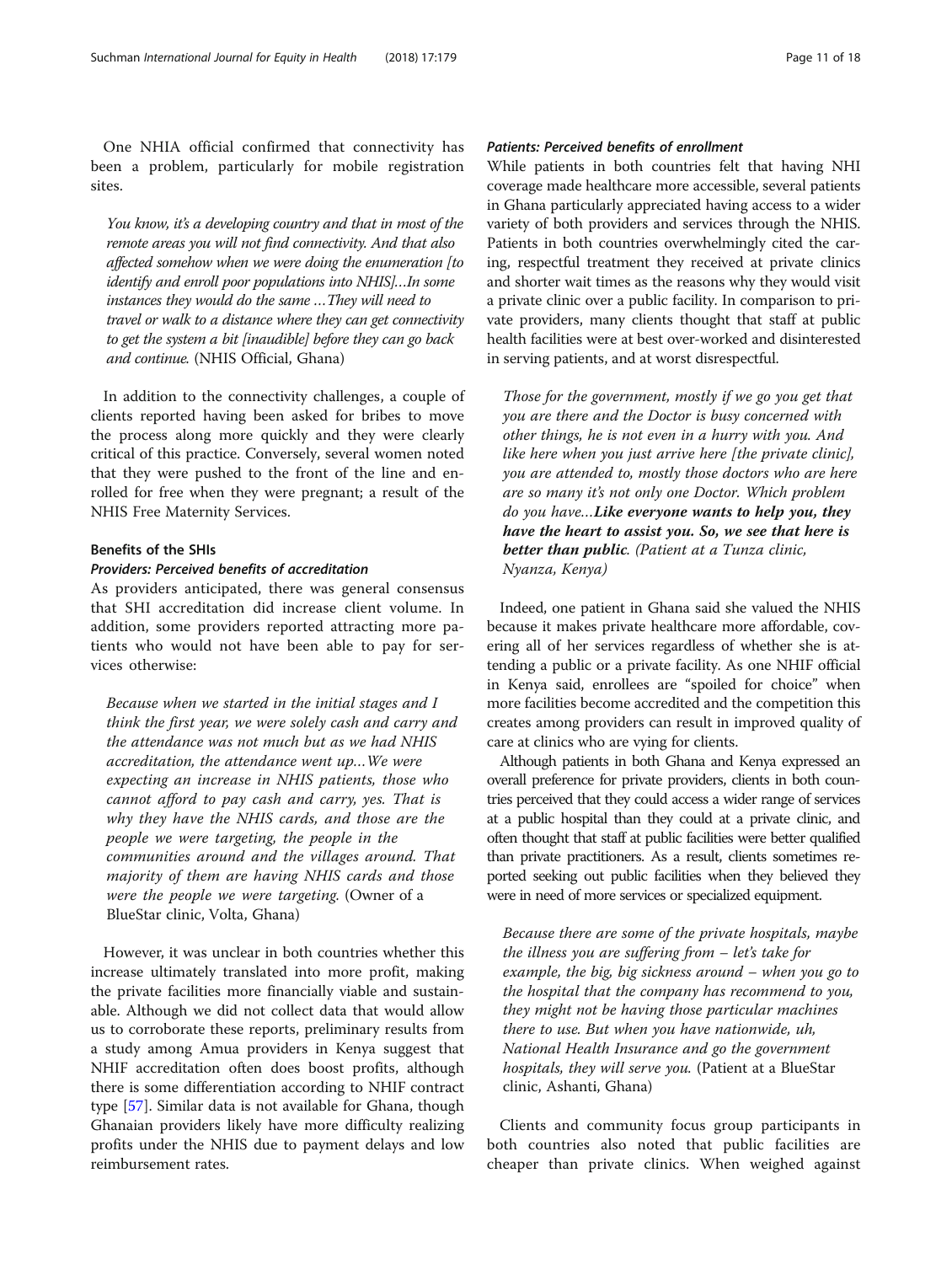the benefits of a private facility, though, cost was less of a concern than reliability and quality of treatment.

However, while patients in Ghana appreciated having more provider choice under NHIS and Kenyan patients expressed a preference for private providers, having NHIF coverage had much less effect on provider choice in Kenya than in Ghana. Kenyan patients were far less likely to consider whether or not they could pay with NHIF when selecting a clinic. Thus, patients enrolled in NHIF may not be realizing the benefit of greater provider choice to the same extent as their counterparts in Ghana.

## Challenges with the SHIs

### Providers: Challenges under accreditation

Particularly in Ghana, providers often found that the anticipated financial benefits of accepting SHI coverage did not match their experience once accredited. While some Kenyan providers complained of delayed payments from NHIF, this problem was far more pronounced in Ghana. Providers interviewed there frequently cited payment delays as their greatest challenge with NHIS; a finding that held true across all three rounds of data collection. These delays ranged from 3-to-4 month delays in 2013 to providers in 2017 commonly reporting waiting 9-to-12 months for payment. In the face of these delays, providers often faced challenges stocking drugs and paying staff.

While the NHIA officials interviewed did not speak directly to these delays, they did confirm that the NHIA was facing financial difficulties. One official acknowledged an institutional problem with "sustainability," stating that the organization's funding had not increased in the 13 years since it was founded, although membership had grown over tenfold during this time.

In addition to payment delays, providers in both countries also complained that reimbursement rates were inadequate. In Ghana, providers complained that NHIS reimbursement rates were too low and needed updating to bring them in line with current market prices. Further, smaller providers faced challenges with the drugs and services reimbursed by NHIS. As noted above, these reimbursements are restricted according to provider type. Providers complained that such restrictions put smaller clinics at a disadvantage because they are only authorized to receive reimbursement for a smaller selection of drugs and services than they often provide. One NHIA official noted that inadequate funding was a common complaint, but that fraud was also a major concern from the NHIA side. This official felt that providers sometimes tried to submit claims multiple times in order to get more money, or that they did not understand

why certain claims were rejected and felt they were being cheated by the NHIA as a result.

So while as you were crying that our money is not enough, obviously in the insurance industry we still have people who want to abuse the system…So, NHIA over the years we've used what we call telecall audit system where we audit claims that are submitted to us…[In some cases], you were paid 10 million [Ghana Cedis] but we notice that 2 million of them were back claims. So, we deduct it from the claim that you submit. (NHIA Official, Ghana)

### Challenges with capitation schemes

In Kenya, outpatient NHIF coverage functions on a capitation system; a system that pools financial risk across an entire patient population and pays providers a regular lump sum based on the number of patients registered to their particular clinic, regardless of whether or not all patients require services during the defined period. In Ghana, the NHIS started a capitation pilot in the Ashanti region in 2012 and has plans to continue scaling up to other regions following review of the initial pilot, although these plans are currently on hold. We found that capitation posed some unique challenges for providers. Providers in both countries had difficulty understanding the guiding principles behind capitation, which led to misunderstanding of the system's mechanics. Namely, rather than understanding capitation as a risk pool that covers an entire group of patients, providers instead saw the regular lump sum payments as a cap on the amount they were able to spend on an individual patient during the payment period.

Interviewer: How much do they allocate under capitation for one patient maybe…?

Respondent: 500 [KSH], inclusive of lab.

Interviewer: One treatment or…?

Respondent: Yeah, one treatment. Not more than five hundred for outpatient.

(Nurse/Midwife at a Tunza clinic, Eastern, Kenya)

However, while providers had difficulty understanding the financial aspects of capitation, they all understood that SHI payments are tied to the number of clients registered with their particular facility. As a result, a lack of understanding around facility registration among patients proved challenging at the clinic level. Several providers complained that patients came to their clinic expecting free treatment even though they were registered elsewhere. Further, some providers reported that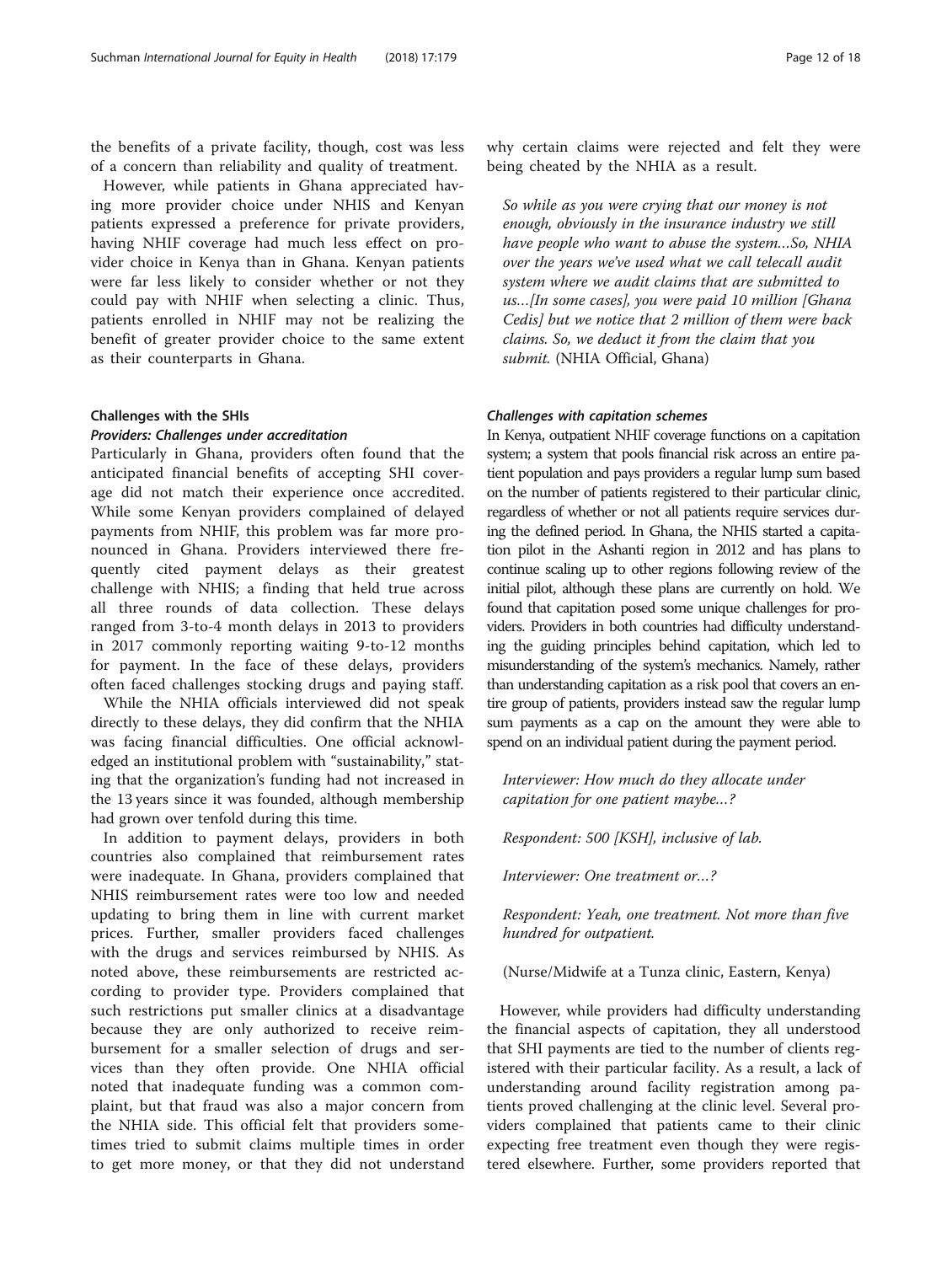they were losing clients to other facilities as a result of competition under capitation.

The capitation is decreasing our savings…the other facility has taken all our customers. (Midwife at a BlueStar clinic, Ashanti, Ghana)

In some cases, providers suggested that patients were registering with competing clinics that offered more services or had more highly qualified staff. There also was suspicion that larger clinics with more resources were recruiting clients and even paying their registration fees.

The capitation is collapsing our work. It's collapsing our work. And so we cannot get money to go and register for the clients to choose my facility. That's what most doctors are doing. They go and pay for the cost of registration for the clients for their facility. Mhmm. And for us, the midwives, we do not have the money to be able to do that thing [pay for clients to enroll in NHIS]. (Owner at a BlueStar clinic, Ashanti, Ghana)

Conversely, NHI officials thought that capitation was good for providers, particularly those in the private sector. Recognizing that private providers have to cover all of their own costs and sometimes struggle to do this, officials from both NHIs noted that the regular payments with, in the case of Kenya, rates higher than those set for public facilities, should be a good thing for these providers.

Private providers in terms of the capitation program supporting fully…to them it's cash up front and they don't get any support from the government in terms of payment of salaries for the staff. So that is the difference between them and the public providers; public provider's staff get paid through government fund. So, it's in the interest of the private providers to really get involved and support the capitation program, since on a monthly basis it becomes cash up front for them. (NHIA Official, Ghana)

### Effects of provider challenges with the NHIs

As a result of the financial challenges that providers faced participating in the SHI schemes, costs often were passed on to patients to cover out of pocket or services were limited, regardless of whether or not the services they were using were fully covered by insurance. In order to manage financial shortfalls caused by significant payment delays in Ghana, providers reported charging clients on top of NHIS reimbursement rates, operating on credit (particularly with pharmacies in order to stock drugs), or paying some clinic costs out of their own pocket. One provider had her own internal system that functioned like health insurance risk pooling, whereby she charged clients with minor ailments in order to cover the costs of more expensive treatments for others:

The clinic must take money from one patient and use it to buy drugs to cater for another patient whose sickness is severe and at the verge of death. Ahaaa. It may even happen that at the time, the patient at the verge of death may have no money, and must you leave that person to die? No. you will not leave that person. You must find something to do so that that person can also come back to life. (Midwife at a BlueStar clinic, Ashanti, Ghana)

Some providers also mentioned that clients expect all of their services to be free under NHIS, but due to reimbursement restrictions for smaller providers, they cannot offer NHIS patients the same services they would receive at a larger facility. Patients therefore demand services for free that smaller providers cannot offer and some providers said they had lost clients as a result. Some providers also felt that these differential reimbursements forced them to treat patients differently according to their NHIS status, offering more comprehensive services to clients not covered by insurance.

Under capitation in Kenya, provider misunderstanding of the system often resulted in patients being charged when they required services or drugs that exceeded the monthly amount providers believed they were allotted. In instances where patients were not asked to pay, Kenyan providers regularly mentioned limiting the services they provided to clients paying with NHIF instead, so as not to risk losing money for their clinic.

However, while the accreditation process in both countries provides quality checks on providers by ensuring they have proper licensure, equipment, and resource capacity, none of the providers interviewed mentioned interacting with SHI officials after the accreditation phase unless they were applying for a renewal. Beyond processing claims, which is conducted in regional, county, or district centers, on-site monitoring from both the NHIF and NHIA appears to be minimal. Without regular oversight, providers may have more opportunities to levy charges at will.

### Patient challenges with SHI coverage

The greatest challenge patients in both Ghana and Kenya faced under the SHIs was a lack of knowledge. This lack of knowledge resulted in patients being unsure if they were charged correctly at the clinic and affected their perceptions of the care they received. Indeed, knowledge of SHI coverage among clients interviewed in both Kenya and Ghana tended to be experiential; when asked which services were covered by the scheme they often cited services they had received themselves, but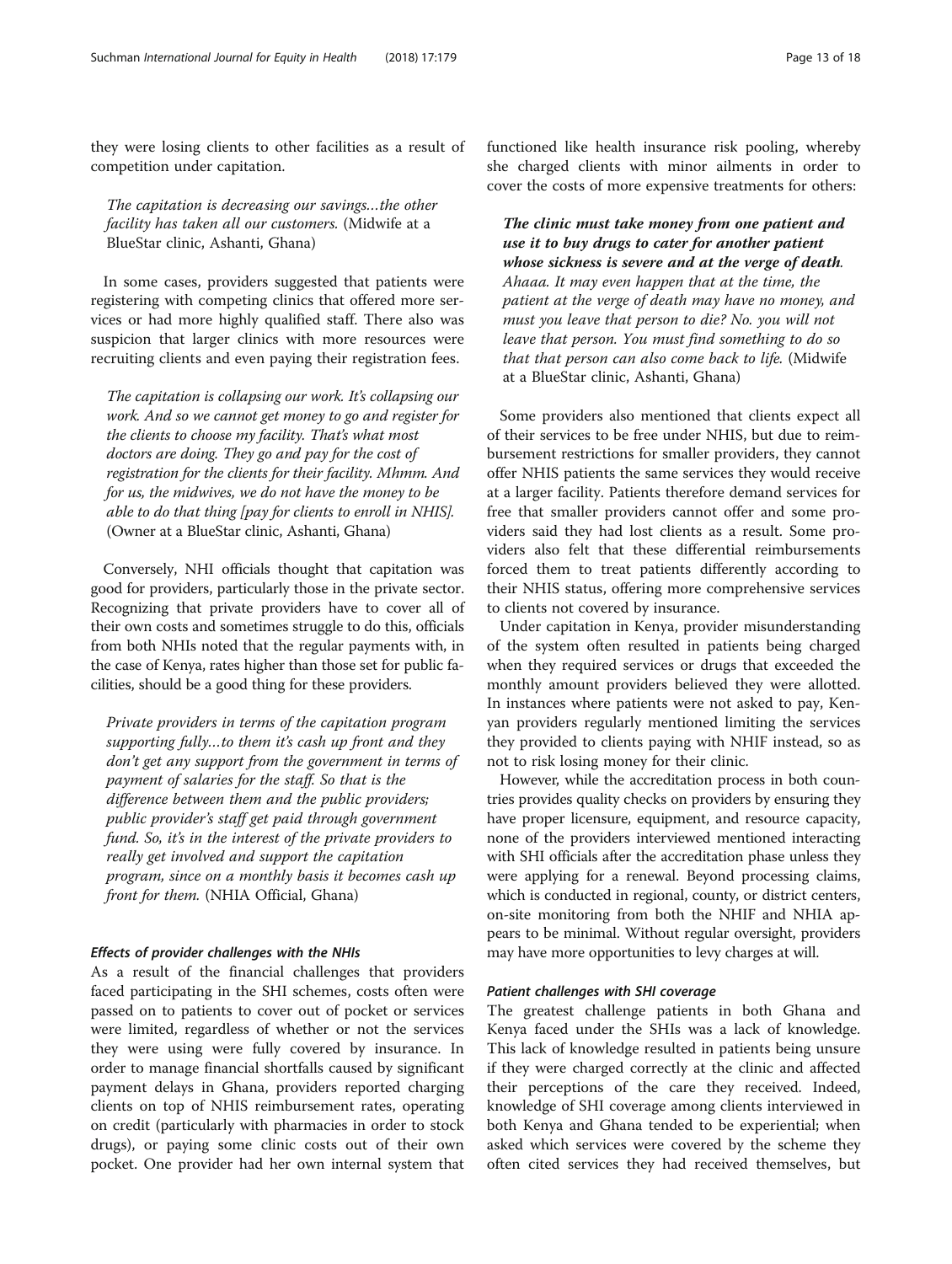had little knowledge of specific services or programs beyond their own experience. Patients generally understood that NHI doesn't cover all services or drugs, but often weren't able to cite specific services that are or are not covered. Further, some clients were aware of their lack of knowledge regarding NHIS services and expressed a desire to learn more about NHIS coverage from their providers:

We will also beg of them to tell us exactly what the health insurance covers. Because sometimes when you go to the hospital you will be told that the health insurance does not cover "Drip" and some of the drugs too are not covered by it…it does not cover admission beds too. So, we don't know what exactly the health insurance covers… (Patient at a non-franchised clinic, Greater Accra, Ghana)

One NHIF official acknowledged the dearth of information passed on to enrollees, saying, We do a lot, but I think our communication is not as good as it should be. We don't say as much as we should.

Corroborating provider reports of charging NHI-enrolled clients for drugs or services that should have been covered, patients regularly reported making some kind of out-of-pocket payment when they visited a clinic. This was particularly true in Ghana, where providers faced significant reimbursement delays. However, while patients often reported having paid for some services or drugs out of pocket when visiting the private clinic, they weren't sure if they had been charged correctly. Among clients in Kenya, who knew less about NHIF coverage and did not expect completely free services under NHIF, satisfaction was higher with the amount they had paid in the clinic than their counterparts in Ghana. However, Kenyan patients also were more likely to report that they had paid nothing for their clinic visit, including drugs. While most patients in Ghana reported that the fees they paid felt reasonable, these patients were more likely to expect free services. This may be a result of having received more comprehensive coverage when the NHIS first started operating, and providers were paid adequately and on time.

Further, across rounds of data collection, patients in Ghana specifically expressed concern that NHIS doesn't cover enough services or drugs, resulting in patients having to make additional cash payments at the clinic or visit a pharmacy to pay for medications out of pocket. A few patients reported that they didn't even bring their NHIS card with them to the clinic because they felt it didn't provide adequate coverage:

Respondent: Mm, me, to me, right now I don't have health insurance. I have the card alright but it's at home. When I visit the hospital, I go with money.

Interviewer: Okay, okay, okay, why?

Respondent: Because when I even possess the health insurance it covers nothing. Mm. (Patient at a Bluestar clinic, Ashanti, Ghana)

In this context, patients sometimes felt cheated by a system that they believed no longer functioned properly.

As a result, after initially enrolling in the SHIs, a number of patients in both countries reported allowing their enrollment to lapse when it came time to renew. In Ghana, for example, some patients decided not to re-enroll in the NHIS because they still paid at the clinic and therefore didn't see any benefit in NHIS membership:

So, after the treatment, the drugs prescribe – sometimes the doctor writes prescription and if you have [National] Health Insurance they will tell you they don't have but when you are buying with cash they will be able to get some for you…So, I normally see it as, I registered for when the Health Insurance was introduced about 12 years ago, but as it expired I've not re-apply for it again. (Patient at a Bluestar clinic, Ashanti, Ghana)

Among those who maintained enrollment, while a number of Ghanaian clients reported that they use NHIS to pay for services every time they go to the clinic, clients in Kenya did not report using NHIF every time they accessed health services. Ironically, and in contrast to complaints that NHIF fees were too expensive, some patients had only used NHIF one or two times even though they had been enrolled, and presumably paying the monthly fees, for years. Since NHIF fees are automatically deducted from workers' salaries, it is possible that these interviewees did not have control over whether or not they paid for NHIF coverage, which would help to explain their continued payments. However, several patients apparently did not know how to use NHIF once they had it. These patients thought they had to bring their NHIF card with them to the clinic in order to receive services, although this is not the case, and so did not try to pay with NHIF when they didn't have the card with them.

Interviewer: Have you ever used NHIF since you got it?

Respondent: I have never.

Interviewer: Why?

Respondent:…I always assume that they want the card. When I went [to the NHIF office] last year I was told that the machine was broken…The machine was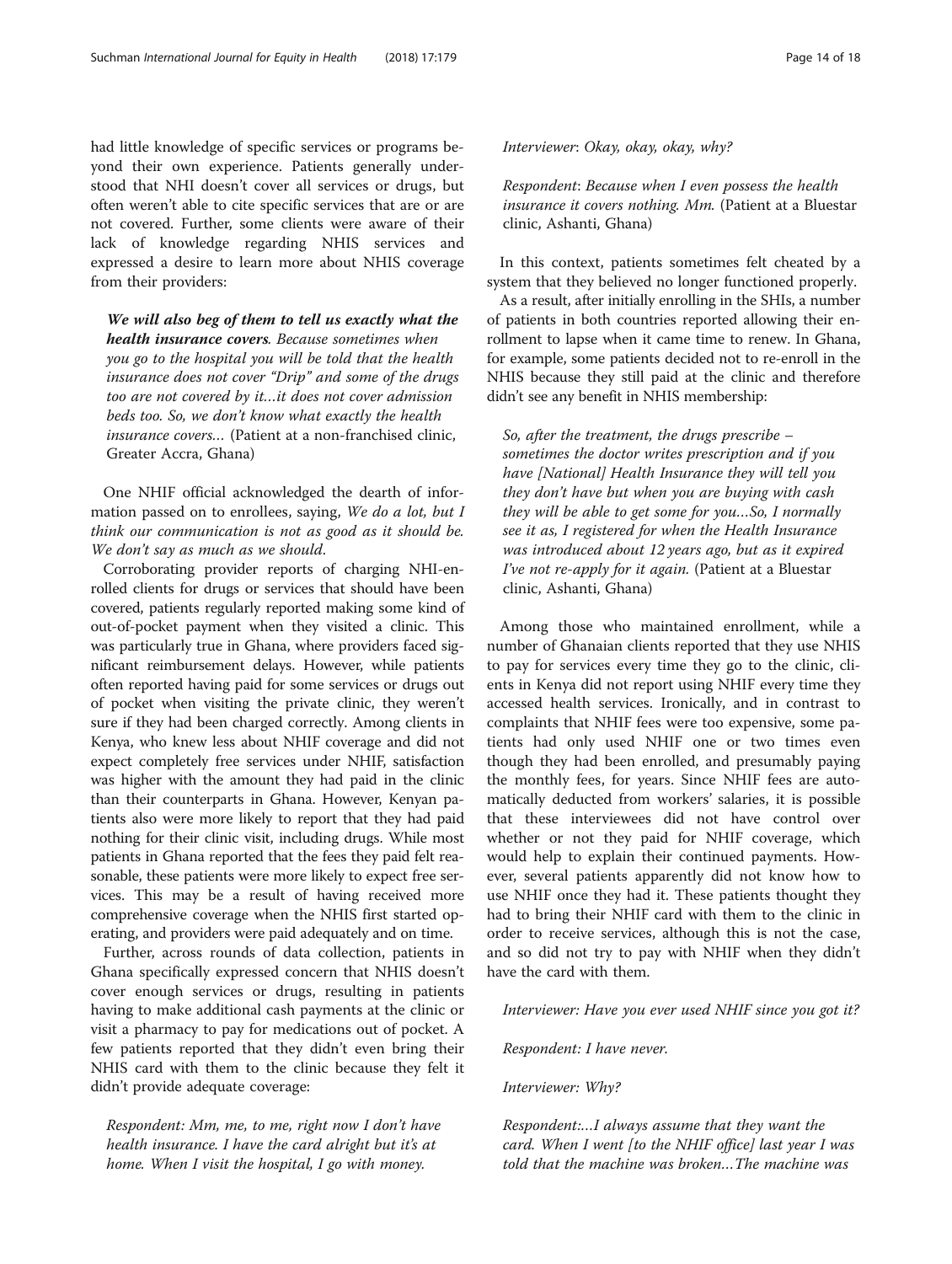broken. The one that generate the card. (Patient at a Tunza clinic, Eastern, Kenya)

Under Kenya's capitation system, patients who paid for NHIF without using it may also have been registered with a particular clinic, but elected to receive services elsewhere; a hypothesis supported by our finding that NHIF-enrolled patients in Kenya were far less likely to seek out an accredited facility than their counterparts in Ghana.

Finally, SHI-enrolled patients in both countries disagreed on whether they were treated better or worse than cash-paying clients. In some cases, clients felt they were treated better or faster than patients paying with cash, which one Kenyan client suggested was because providers know that patients covered by NHIF are definitely able to pay. Conversely, some patients in both countries suggested that clients paying with cash received better services and higher-quality drugs than those paying with NHI.

Unlike providers, a number of whom were frustrated with the capitation pilot program in Ghana, or confused by the concept in Kenya, patients did not have strong reactions to the concept of capitation and were generally informed about the concept and the need to register with a particular clinic. However, patients had mixed reactions to the capitation model in terms of provider choice; some felt it gave patients the opportunity to choose the clinic where they wanted to seek treatment, while others suggested that capitation limits the ability to shop around.

### **Discussion**

Since Social Health Insurance schemes require private providers to achieve minimum standards of quality in order to become accredited and to maintain these standards through regular re-accreditation, these schemes help to ensure quality across the uneven terrain of private sector healthcare in Kenya and Ghana. However, as demonstrated above, ensuring access to these quality private providers through SHI coverage, particularly for low-income populations, is much harder. Issues such as lack of funds, provider and patient lack of understanding of the system, restrictions on reimbursements to small private providers, and inadequate infrastructure affect both cost of care and patients' abilities to secure financial support for healthcare.

The World Health Organization points to the importance of taking a systems-level approach when attempting to serve a large population and particularly to address health inequities [[58\]](#page-17-0). This approach provides a useful framework for addressing the challenges identified in Kenya and in Ghana. Indeed, while providers in Ghana faced a lack of funding from the NHIS and

passed these costs on to patients as a result, simply funneling more money into the NHIS over the short term is not an adequate solution. As Duran et al. [[59\]](#page-17-0) point out in their analysis of India's push toward UHC, money is necessary, but not sufficient for health system improvement. This is particularly true when there is no sustainable source of funding, resources are not allocated correctly, or there are no accountability mechanisms in place. Indeed, one official from the NHIA specifically noted in his interview that the NHIS faces a problem of financial "sustainability" given its long history and stagnant funding base.

Reich et al. [\[60\]](#page-17-0) have argued that in order to achieve UHC, finances must not only be adequate, but must be managed correctly with attention paid to creating efficiencies in the system; an argument often used to support capitation [[61\]](#page-17-0). However, building a health system that is responsive to conditions on the ground and that translates evidence to policy is just as important [\[59](#page-17-0)]. The data outlined above suggest that capitation may not be the best strategy if both the NHIA and NHIF hope to reach low-income patients with affordable healthcare. While this system may be easier to manage on the government end and should generate higher quality healthcare through increased competition, in reality we found that small private providers struggled to understand and implement a system of financial risk pooling within their own facilities, often charging patients on top of their SHI coverage as a result. However, patients were rarely aware of which charges were appropriate and which were not, and SHI officials did not appear to monitor these practices.

These findings align with other findings that capitation works best in a health system with a well-functioning and agile bureaucracy that can effectively monitor program implementation [\[62,](#page-17-0) [63\]](#page-17-0). Other forms of purchasing, such as the Diagnosis Related Group (DRG)-based payment system currently found in Ghana, may be a more effective way for government to purchase health services from private providers in such a scenario. A DRG-based payment system creates more efficiencies than a fee-for-service payment option while also allowing risk pooling at the national level, where it can best be managed  $[64, 65]$  $[64, 65]$  $[64, 65]$  $[64, 65]$ .

While the effects of capitation on the overall health markets in Kenya and Ghana (if fully implemented) will take a long time to play out, providers charging their patients informal fees on top of SHI coverage is a problem across both countries that is not limited to capitation facilities. These informal fees have significant potential to limit access to quality affordable healthcare for people living in poverty. Targeting informal fees through formal accountability mechanisms is therefore another approach SHI officials can take to increase access to a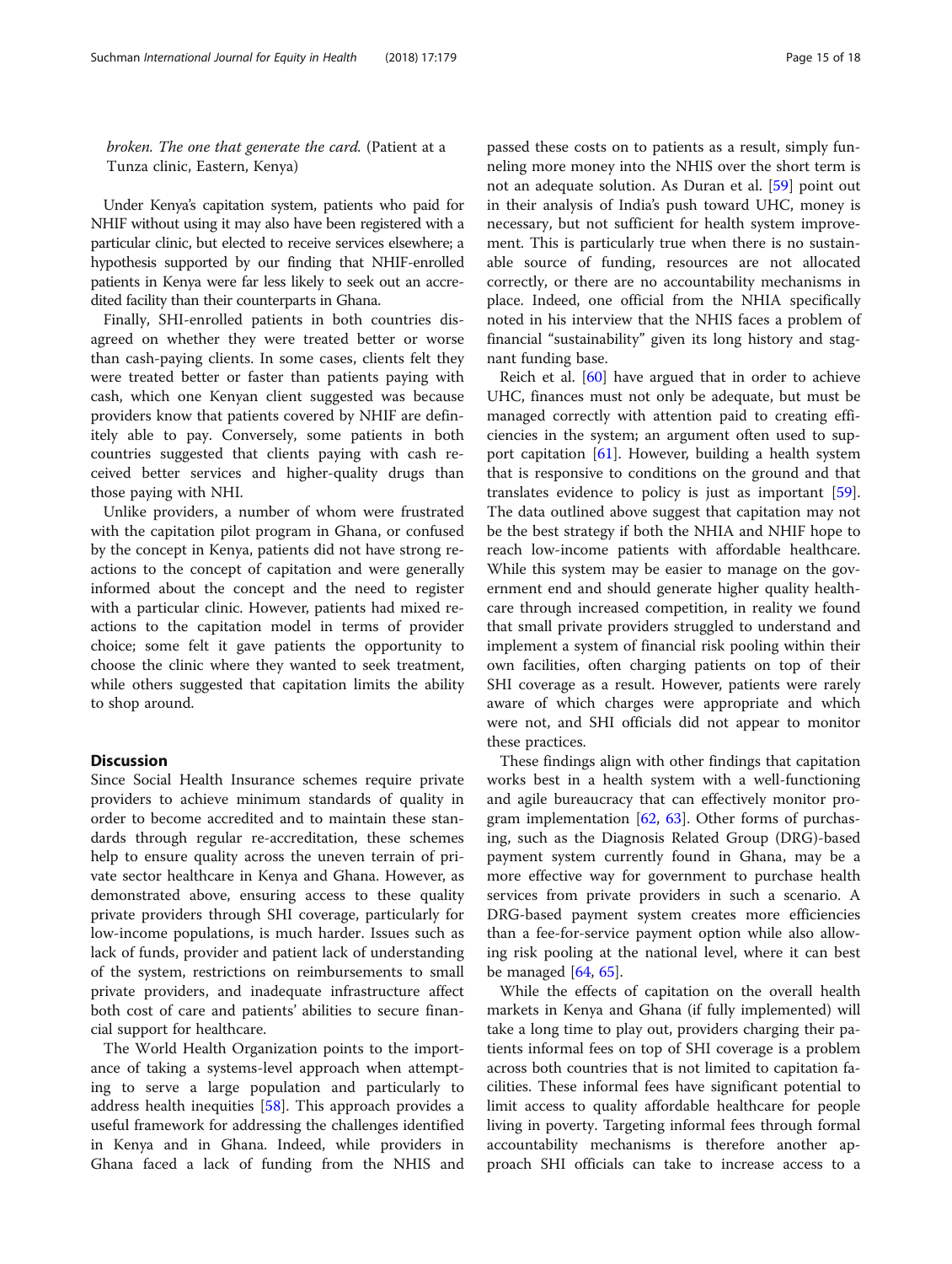wider variety of providers. The literature on provider accountability for quality of care in LMICs suggests this can be a challenging endeavor [[66](#page-17-0)], which can sometimes be mitigated by community involvement [\[67](#page-17-0), [68](#page-17-0)] or by provider performance reports [[69\]](#page-17-0). While these approaches have had limited success, Berlan and Shiffman [[70\]](#page-17-0) suggest they are promising.

In this case, the SHIs themselves offer a mechanism for this accountability. Indeed, the very purpose of strategic purchasing for health is to give the purchaser (the SHIs) power to elicit quality through payment. In the context of strategic purchasing, the literature suggests this is best done by setting clear guidelines, and putting strong systems in place to monitor provider performance and curb corruption [\[71,](#page-17-0) [72\]](#page-17-0). Since providers in both Ghana and Kenya value their accreditation status, our data suggests that providers would be motivated to charge correctly if their relationship with the SHIs was partially dependent on this performance measure. However, particularly in Ghana, these checks must be accompanied by increased funding and financial reform within the SHIs so that small private providers can be adequately funded through government financing.

#### Conclusion

Our data point to several major barriers to SHI access and effectiveness for low-income populations in Ghana and Kenya, which in turn translated to challenges for patients trying to access quality health services from accredited providers. In addition, the data also pointed to opportunities to better engage private providers to serve low-income populations. On the one hand, patients in both countries knew that SHI enrollment could make healthcare more accessible by reducing cost and this incentivized many to register. However, it was not uncommon for patients to then allow their enrollment to lapse due to difficulty paying monthly fees (Kenya), or because they felt they didn't realize the intended financial benefits when they visited the clinic (Ghana). Many patients in Ghana also complained that registration was burdensome due to long wait times and limited connectivity; a systemic issue corroborated by NHIA official reports. For those who used their SHI cards when visiting the private clinics, patients in both countries were unclear as to what exactly their coverage included. This uncertainty left clients confused about when it was appropriate to pay for services, leaving room for providers to levy out-of-pocket charges at will.

Despite the perceived challenges of accepting SHI and lack of clarity around the financial benefit to clinics, providers in both countries nonetheless felt market pressure to accept SHI coverage, and SHI officials similarly noted from a higher-level perspective that becoming accredited is becoming increasingly critical to sustainability for private providers. In Kenya, where outpatient coverage under the NHIF was limited until recently, providers found the accreditation process particularly challenging. In Ghana, where most providers already were accredited, providers struggled to cover costs in the face of inadequate or delayed reimbursements from the NHIS and sometimes passed these costs on to patients covered by NHIS or limited the services they received. Providers in both countries faced challenges understanding capitation, which also resulted in providers charging patients unnecessarily and offering them reduced services. SHI officials in Kenya should therefore consider replacing the capitation payment model with the DRG payment model used in Ghana, while NHIA authorities in Ghana should not plan to expand capitation country-wide. Further, both countries should consider building more monitoring and accountability mechanisms into their SHI systems in order to reduce potential costs to low-income patients while also ensuring that health facilities maintain the level of quality required to receive government financing.

#### Abbreviations

AHME: African Health Markets for Equity; ERC: Ghana Health Services Ethical Review Committee; FGD: Focus Group Discussion; IPA: Innovations for Poverty Action; KEMRI: Kenya Medical Research Institute; LMIC: Low- or Middle-Income Country; MSI: Marie Stopes International; NHI: National Health Insurance; NHIF: National Hospital Insurance Fund (Kenya); NHIS: National Health Insurance Scheme (Ghana); PSK: Population Services Kenya; RCT: Randomized Controlled Trial; SHI: Social Health Insurance; UHC: Universal Health Coverage

#### Acknowledgements

Avery Seefeld provided excellent research assistance. Dominic Montagu, Luke Boddam-Whetham, Maxwell Antwi, Anna Gerrard, and Andrea Cutherell gave helpful feedback on earlier drafts of the manuscript.

#### Funding

This study was funded by the Bill and Melinda Gates Foundation () grant number 1044138. The funders had no role in study design, data collection and analysis, decision to publish, or preparation of the manuscript.

#### Availability of data and materials

Primary data (interview transcripts) are not publicly available for this study, because the informed consent process did not include a provision for sharing data and participants were explicitly promised that their data would be destroyed upon completion of the study. However, the authors are able to make their data collection instruments (interview guides) and analysis tools (codebook for Atlas.ti qualitative data analysis software) available. These documents, as well as the informed consent forms, are attached to this submission. Excerpts from the transcripts are included in the body of the paper.

#### Authors' contributions

LS conceived and designed the paper, analyzed and interpreted the data, and drafted the manuscript. The author read and approved the final manuscript.

#### Authors' information

LS is Evaluation Director for the AHME Qualitative Evaluation team at the Institute for Global Health Sciences, University of California San Francisco. She has a PhD in Anthropology from the Graduate Center, City University of New York.

#### Ethics approval and consent to participate

We received initial approval with "Exempt" status from the Institutional Review Board of the University of California San Francisco for the AHME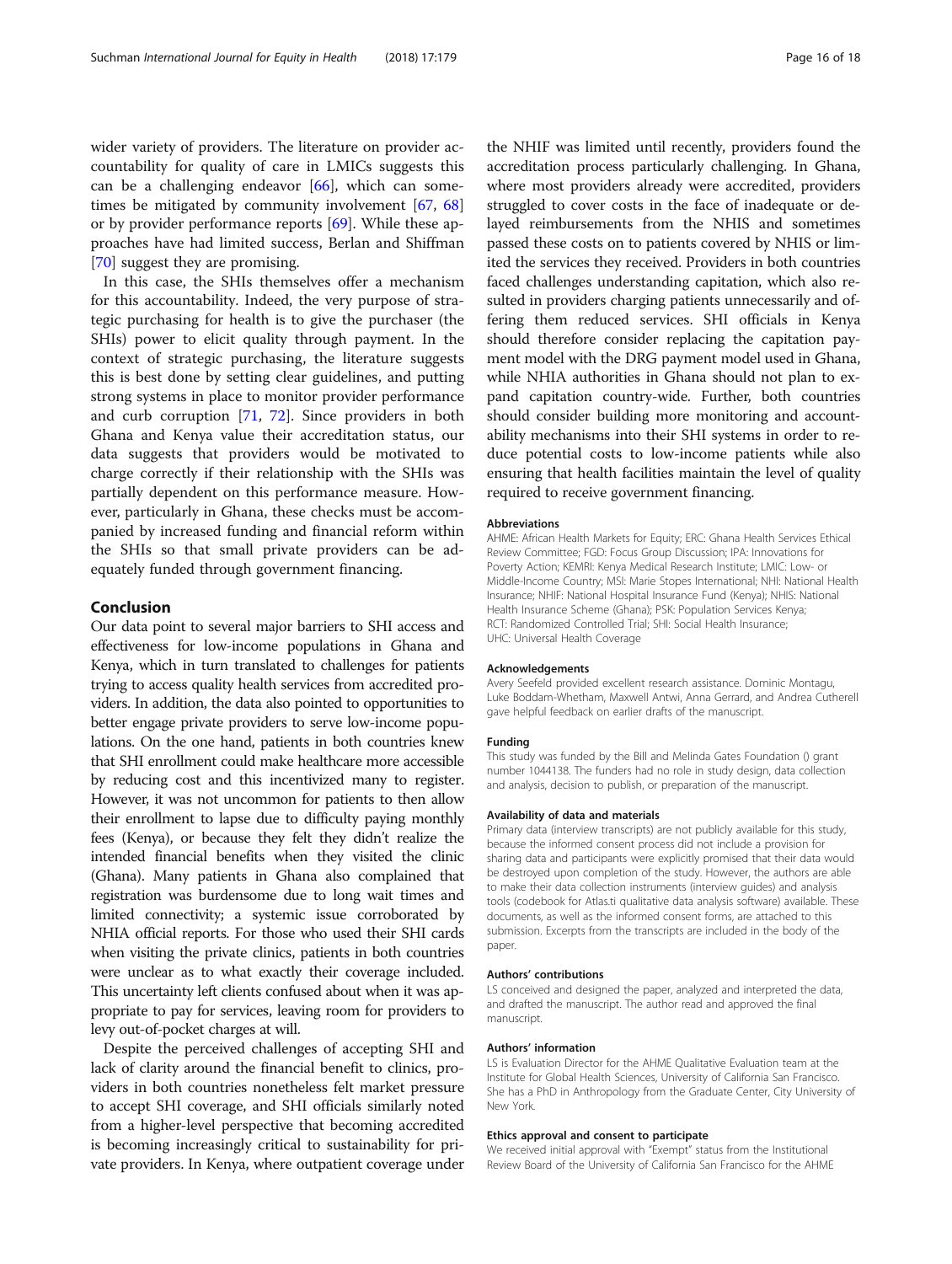<span id="page-16-0"></span>evaluation on 13 June 2013. We also received Ghana Health Services Ethical Review Committee (ERC) approval on 28 June 2013 and Kenya Medical Research Institute (KEMRI) approval on 28 October 2013. Prior to each round of data collection the Qualitative Evaluation team submitted amendments and received approval from all three review boards for any changes made to our protocol. Approvals for Round 3 (2017) of data collection was received on 16 November 2017 from ERC, 12 December 2017 for UCSF, and 17 January 2017 for KEMRI.

#### Consent for publication

Not applicable

#### Competing interests

The author declares that she has no competing interests.

#### Publisher's Note

Springer Nature remains neutral with regard to jurisdictional claims in published maps and institutional affiliations.

### Received: 21 March 2018 Accepted: 19 November 2018 Published online: 05 December 2018

#### References

- 1. WHO. Social health insurance: Sustainable health financing, universal coverage and social health insurance [Internet]. A58/20 Apr 7, 2005. Available from: [http://apps.who.int/iris/bitstream/10665/20302/1/A58\\_20-en.](http://apps.who.int/iris/bitstream/10665/20302/1/A58_20-en.pdf?ua=1) [pdf?ua=1](http://apps.who.int/iris/bitstream/10665/20302/1/A58_20-en.pdf?ua=1). Accessed 26 Nov 2018.
- 2. WHO, World Bank. Tracking universal health coverage: first global monitoring report. Geneva: World Health Organization; 2015.
- 3. Ikegami N, Yoo B-K, Hashimoto H, Matsumoto M, Ogata H, Babazono A, et al. Japanese universal health coverage: evolution, achievements, and challenges. Lancet. 2011;378:1106–15.
- 4. Tangcharoensathien V, Prakongsai P, Limwattarnanon S, Patcharanarumol W, Jongudoornsuk P. Achieving universal coverage in Thailand: what lessons do we learn? [Internet]. Geneva: World Health Organization; 2007. Available from: [http://www.who.int/social\\_determinants/resources/csdh\\_media/](http://www.who.int/social_determinants/resources/csdh_media/universal_coverage_thailand_2007_en.pdf) [universal\\_coverage\\_thailand\\_2007\\_en.pdf](http://www.who.int/social_determinants/resources/csdh_media/universal_coverage_thailand_2007_en.pdf)
- 5. Prata N, Montagu D, Jefferys E. Private sector, human resources and health franchising in Africa. Bull World Health Organ. 2005;83:274–9.
- 6. Wang H, Otoo N, Dsane-Selby L. Ghana National Health Insurance Scheme: improving financial sustainability based on expenditure review [Internet]. Washington, D.C.: World Bank; 2017. Available from: [https://openknowledge.](https://openknowledge.worldbank.org/bitstream/handle/10986/27658/9781464811173.pdf) [worldbank.org/bitstream/handle/10986/27658/9781464811173.pdf](https://openknowledge.worldbank.org/bitstream/handle/10986/27658/9781464811173.pdf)
- 7. Netherlands Enterprise Agency. Sector Report: Health and Life Sciences Ghana April 2015 [Internet]. Den Haag: Netherlands Enterprise Agency; 2015. Available from: [https://www.rvo.nl/sites/default/files/2015/05/](https://www.rvo.nl/sites/default/files/2015/05/Health%20and%20Life%20Sciences%20Report%20Ghana_april%202015.pdf) [Health%20and%20Life%20Sciences%20Report%20Ghana\\_april%202015.pdf](https://www.rvo.nl/sites/default/files/2015/05/Health%20and%20Life%20Sciences%20Report%20Ghana_april%202015.pdf).
- 8. Cooke E, Hague S, McKay A. The Ghana poverty and inequality report: using the 6th Ghana living standards survey 2016 [Internet]. Accra: UNICEF; 2016. Available from: [https://www.unicef.org/ghana/Ghana\\_Poverty\\_and\\_](https://www.unicef.org/ghana/Ghana_Poverty_and_Inequality_Analysis_FINAL_Match_2016(1).pdf) [Inequality\\_Analysis\\_FINAL\\_Match\\_2016\(1\).pdf.](https://www.unicef.org/ghana/Ghana_Poverty_and_Inequality_Analysis_FINAL_Match_2016(1).pdf)
- 9. Kenya Ministry of Medical Services, Kenya Ministry of Public Health & Sanitation. Accelerating Attainment of Health Goals: The Kenya Health Sector Strategic and Investment Plan (KHSSP) July 2013–June 2017 [Internet]. Kenya Ministry of Medical Services and Ministry of Public Health and Sanitation; No Date. Available from: [http://e-cavi.com/wp-content/](http://e-cavi.com/wp-content/uploads/2014/11/kenya-health-sector-strategic-investiment-plan-2013-to-2017.pdf) [uploads/2014/11/kenya-health-sector-strategic-investiment-plan-2013-to-](http://e-cavi.com/wp-content/uploads/2014/11/kenya-health-sector-strategic-investiment-plan-2013-to-2017.pdf)[2017.pdf](http://e-cavi.com/wp-content/uploads/2014/11/kenya-health-sector-strategic-investiment-plan-2013-to-2017.pdf). Accessed 26 Nov 2018.
- 10. World Bank Group. Kenya economic update, December 2017 : Poised to Bounce Back? [Internet]. Nairobi: World Bank; 2017. Available from: [https://](https://openknowledge.worldbank.org/handle/10986/29033) [openknowledge.worldbank.org/handle/10986/29033](https://openknowledge.worldbank.org/handle/10986/29033)
- 11. Barasa EW, Mwaura N, Rogo K, Andrawes L. Extending voluntary health insurance to the informal sector: experiences and expectations of the informal sector in Kenya. Wellcome Open Res. 2017;2:94.
- 12. Smits H, Supachutikul A, Mate KS. Hospital accreditation: lessons from lowand middle-income countries. Glob Health. 2014;10:65.
- 13. Carrin G, James C. Reaching universal coverage via social health insurance: key design features in the transition period. Geneva: World Health Organization; 2004. Report No.: 2
- 14. Alkhenizan A, Shaw C. Impact of accreditation on the quality of healthcare services: a systematic review of the literature. Ann Saudi Med. 2011;31:407–16.
- 15. Sprague L. Hospital oversight in Medicare: accreditation and deeming authority. Washington, DC: National Health Policy Forum; 2005. Report No.: Issue Brief #802
- 16. Thornlow DK, Merwin E. Managing to improve quality: the relationship between accreditation standards, safety practices, and patient outcomes. Health Care Manag Rev. 2009;34:262–72.
- 17. Greenfield D, Braithwaite J. Health sector accreditation research: a systematic review. Int J Qual Health Care. 2008;20:172–83.
- 18. Slack K, Savedoff WD. Public Purchaser-Private Provider Contracting for Health Services: Examples from Latin America and the Caribbean [Internet]. Washington, D.C.: Inter-American Development Bank; 2001. Available from: [https://publications.](https://publications.iadb.org/bitstream/handle/11319/4704/Public%20Purchaser-Private%20Provider%20Contracting%20for%20Health%20Services.pdf?sequence=1&isAllowed=y) [iadb.org/bitstream/handle/11319/4704/Public%20Purchaser-](https://publications.iadb.org/bitstream/handle/11319/4704/Public%20Purchaser-Private%20Provider%20Contracting%20for%20Health%20Services.pdf?sequence=1&isAllowed=y)[Private%20Provider%20Contracting%20for%20Health%20Services.pdf?sequence=](https://publications.iadb.org/bitstream/handle/11319/4704/Public%20Purchaser-Private%20Provider%20Contracting%20for%20Health%20Services.pdf?sequence=1&isAllowed=y) [1&isAllowed=y](https://publications.iadb.org/bitstream/handle/11319/4704/Public%20Purchaser-Private%20Provider%20Contracting%20for%20Health%20Services.pdf?sequence=1&isAllowed=y).
- 19. Lamptey AA, Nsiah-Boateng E, Agyemang SA, Aikins M. National health insurance accreditation pattern among private healthcare providers in Ghana. Arch Public Health. 2017;75:36 Available from: [https://www.ncbi.nlm.](https://www.ncbi.nlm.nih.gov/pmc/articles/PMC5572156/) [nih.gov/pmc/articles/PMC5572156/.](https://www.ncbi.nlm.nih.gov/pmc/articles/PMC5572156/)
- 20. Lagomarsino G, Garabrant A, Adyas A, Muga R, Otoo N. Moving towards universal health coverage: health insurance reforms in nine developing countries in Africa and Asia. Lancet. 2012;380:933–43.
- 21. Otoo N, Awittor E, Marquez P, Saleh K. Universal health coverage for inclusive and sustainable development: country summary report for Ghana; 2014.
- 22. Witter S, Garshong B. Something old or something new? Social health insurance in Ghana. BMC Int Health Hum Rights. 2009;9:20.
- 23. USAID. Ghana: governing for quality improvement in the context of UHC [Internet]. Washington, D.C.: USAID; 2016. Available from: [https://www.](https://www.usaidassist.org/sites/assist/files/ghana_country_case_study_06-09-2016.pdf) [usaidassist.org/sites/assist/files/ghana\\_country\\_case\\_study\\_06-09-2016.pdf](https://www.usaidassist.org/sites/assist/files/ghana_country_case_study_06-09-2016.pdf)
- 24. Nsiah-Boateng E, Asenso-Boadi F, Dsane-Selby L, Andoh-Adjei F-X, Otoo N, Akweongo P, et al. Reducing medical claims cost to Ghana's National Health Insurance scheme: a cross-sectional comparative assessment of the paper- and electronic-based claims reviews. BMC Health Serv Res. 2017;17:115.
- 25. Agyepong IA, Nagai RA. "We charge them; otherwise we cannot run the hospital" front line workers, clients and health financing policy implementation gaps in Ghana. Health Policy. 2011;99:226–33.
- 26. Sodzi-Tettey S, Aikins M, Awoonor-Williams JK, Agyepong IA. Challenges in provider payment under the Ghana National Health Insurance Scheme: A case study of claims managment in two districts. Ghana Med J [Internet]; 2012; Available from: [https://www.researchgate.net/profile/John\\_Awoonor-](https://www.researchgate.net/profile/John_Awoonor-Williams/publication/236675916_Challenges_in_provider_payment_under_the_ghana_national_health_insurance_scheme_a_case_study_of_claims_management_in_two_districts/links/02e7e528fad9e5d306000000.pdf)[Williams/publication/236675916\\_Challenges\\_in\\_provider\\_payment\\_under\\_](https://www.researchgate.net/profile/John_Awoonor-Williams/publication/236675916_Challenges_in_provider_payment_under_the_ghana_national_health_insurance_scheme_a_case_study_of_claims_management_in_two_districts/links/02e7e528fad9e5d306000000.pdf) the\_ghana\_national\_health\_insurance\_scheme\_a\_case\_study\_of\_claims [management\\_in\\_two\\_districts/links/02e7e528fad9e5d306000000.pdf.](https://www.researchgate.net/profile/John_Awoonor-Williams/publication/236675916_Challenges_in_provider_payment_under_the_ghana_national_health_insurance_scheme_a_case_study_of_claims_management_in_two_districts/links/02e7e528fad9e5d306000000.pdf) [cited 9 Feb 2016].
- 27. NHIA. National Health Insurance Authority 2013 Annual Report. Accra: National Health Insurance Authority of Ghana; 2013.
- 28. Abuya T, Maina T, Chuma J. Historical account of the national health insurance formulation in Kenya: experiences from the past decade. BMC Health Serv Res. 2015;15:56.
- 29. Netherlands Enterprise Agency. Kenyan Healthcare Sector: Opportunities for the Dutch Life Sciences and Health Sector [Internet]; 2016. Available from: [https://www.rvo.nl/sites/default/files/2016/10/2016\\_Kenyan\\_Healthcare\\_](https://www.rvo.nl/sites/default/files/2016/10/2016_Kenyan_Healthcare_Sector_Report_Compleet.pdf) [Sector\\_Report\\_Compleet.pdf](https://www.rvo.nl/sites/default/files/2016/10/2016_Kenyan_Healthcare_Sector_Report_Compleet.pdf)
- 30. Okech TC, Lelegwe SL. Analysis of universal health coverage and equity on health Care in Kenya. Glob J Health Sci. 2016;8:218–27.
- 31. Williams GA, Parmar D, Dkhimi F, Asante F, Arhinful D, Mladovsky P. Equitable access to health insurance for socially excluded children? The case of the National Health Insurance Scheme (NHIS) in Ghana. Soc Sci Med. 2017;186:10–9.
- 32. Kotoh AM, Van der Geest S. Why are the poor less covered in Ghana's national health insurance? A critical analysis of policy and practice. Int J Equity Health. 2016;15:–34 Available from: [http://www.ncbi.nlm.nih.gov/](http://www.ncbi.nlm.nih.gov/pubmed/26911139) [pubmed/26911139.](http://www.ncbi.nlm.nih.gov/pubmed/26911139) Cited 26 Feb 2016.
- 33. Kusi A, Enemark U, Hansen KS, Asante FA. Refusal to enrol in Ghana's National Health Insurance Scheme: is affordability the problem? Int J Equity Health. 2015;14:2.
- 34. Mills A, Ataguba JE, Akazili J, Borghi J, Garshong B, Makawia S, et al. Equity in financing and use of health care in Ghana, South Africa, and Tanzania: implications for paths to universal coverage. Lancet. 2012;380:126–33.